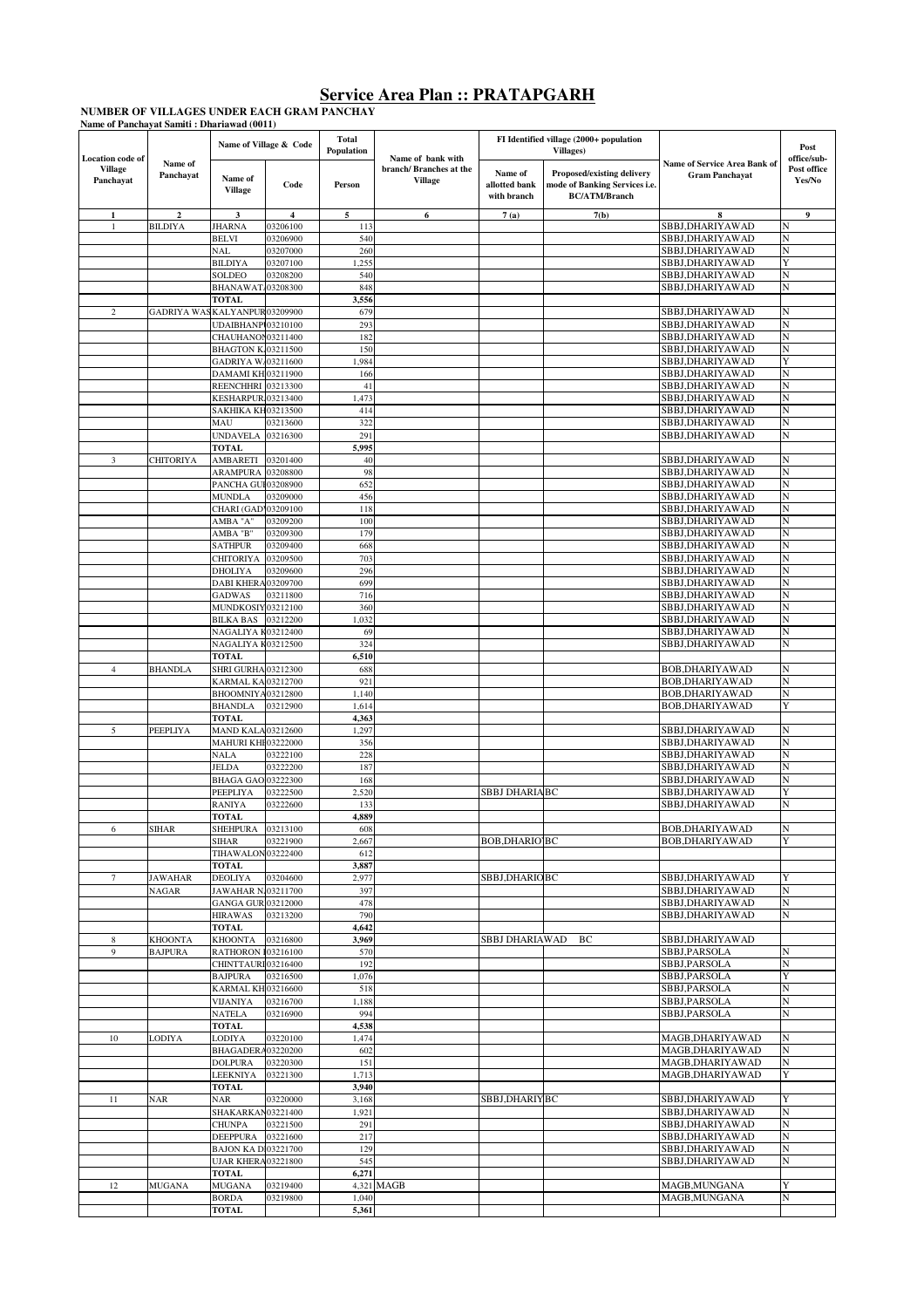| 13          | <b>GOTHRA</b>     | KHERI                              | 03220400 | 252            |            |                |    | SBBJ,DHARIYAWAD  | N |
|-------------|-------------------|------------------------------------|----------|----------------|------------|----------------|----|------------------|---|
|             |                   | MANGROL                            | 03220500 | 507            |            |                |    | SBBJ,DHARIYAWAD  | N |
|             |                   | HAJARI GURI03221100                |          | 2,226          |            | SBBJ,DHARIYBC  |    | SBBJ,DHARIYAWAD  | Y |
|             |                   | <b>GOTHRA</b>                      | 03221200 | 2,601          |            | SBBJ,DHARIYBC  |    | SBBJ,DHARIYAWAD  | Y |
|             |                   | <b>TOTAL</b>                       |          | 5,586          |            |                |    |                  |   |
|             | NAYA BORIYA       | <b>KOTRI</b>                       | 03220600 | 686            |            |                |    | MAGB,DHARIYAWAD  | N |
| 14          |                   |                                    |          | 675            |            |                |    |                  | N |
|             |                   | <b>SURAJI KA K03220700</b>         |          |                |            |                |    | MAGB,DHARIYAWAD  |   |
|             |                   | <b>JUNA BORIY.03220800</b>         |          | 652            |            |                |    | MAGB,DHARIYAWAD  | N |
|             |                   | NAYA BORIY03220900                 |          | 804            |            |                |    | MAGB, DHARIYAWAD | N |
|             |                   | KUMARI                             | 03221000 | 1,252          |            |                |    | MAGB,DHARIYAWAD  | N |
|             |                   | <b>TOTAL</b>                       |          | 4,069          |            |                |    |                  |   |
| 15          | ANT               | CHAYNI                             | 03218500 | 50             |            |                |    | SBBJ,PARSOLA     | N |
|             |                   | CHARPOTIYA03218600                 |          | 1,119          |            |                |    | SBBJ,PARSOLA     | N |
|             |                   | <b>GHANERA</b>                     | 03218700 | 869            |            |                |    | SBBJ,PARSOLA     | N |
|             |                   | <b>GURHA</b>                       | 03218800 | 805            |            |                |    | SBBJ,PARSOLA     | N |
|             |                   | LIMBERWAR03218900                  |          | 379            |            |                |    | SBBJ,PARSOLA     | N |
|             |                   | ۹NT                                | 03219000 | 780            |            |                |    | SBBJ,PARSOLA     | Y |
|             |                   | SEWANAGAF03219100                  |          | 796            |            |                |    | SBBJ,PARSOLA     | N |
|             |                   | MIYALA                             | 03219200 | 308            |            |                |    | SBBJ,PARSOLA     | N |
|             |                   | BAGATPURA 03219300                 |          | 560            |            |                |    | SBBJ,PARSOLA     | N |
|             |                   | <b>GHATELA</b>                     | 03219500 | 286            |            |                |    | SBBJ,PARSOLA     | N |
|             |                   | <b>TOTAL</b>                       |          | 5,952          |            |                |    |                  |   |
| 16          | PARSOLA           | PARSOLA                            | 03218300 |                | 4,972 SBBJ |                |    | SBBJ,PARSOLA     | Y |
|             |                   | MOKHAMPU103218400                  |          | 793            |            |                |    | SBBJ,PARSOLA     | N |
|             |                   | <b>TOTAL</b>                       |          | 5,765          |            |                |    |                  |   |
| 17          | AAR               | KAPARWAS 03215400                  |          | 39             |            |                |    | SBBJ,PARSOLA     | N |
|             |                   | MANPUR                             | 03217600 | 2,409          |            | SBBJ,PARSOL BC |    | SBBJ,PARSOLA     | N |
|             |                   | SAMAOTA                            | 03219600 | 202            |            |                |    | SBBJ,PARSOLA     | N |
|             |                   | AAR                                | 03219700 | 3,341          |            | SBBJ,PARSOL BC |    | SBBJ,PARSOLA     | Y |
|             |                   |                                    |          |                |            |                |    |                  | N |
|             |                   | JAGLAWADA03219900                  |          | 1,693          |            |                |    | SBBJ,PARSOLA     |   |
|             |                   | <b>TOTAL</b>                       |          | 7,684          |            |                |    |                  |   |
| 18          | LOHAGARH          | <b>TALAPUR</b>                     | 03214900 | 320            |            |                |    | MAGB,DHARIYAWAD  | N |
|             |                   | LOHAGARH 03215000                  |          | 2,825          |            | MAGB,DHARIAWAD | ВC | MAGB,DHARIYAWAD  | Y |
|             |                   | <b>MAHURI KHE03215100</b>          |          | 297            |            |                |    | MAGB,DHARIYAWAD  | N |
|             |                   | <b>TOTAL</b>                       |          | 3,442          |            |                |    |                  |   |
| 19          | BHARKHUNDI ANTROL |                                    | 03217700 | 259            |            |                |    | SBBJ,PARSOLA     | N |
|             |                   | BHARKHUNI 03217900                 |          | 1,658          |            |                |    | SBBJ,PARSOLA     | N |
|             |                   | KHORA VEL/03218000                 |          | 358            |            |                |    | SBBJ,PARSOLA     | N |
|             |                   | BHUNGA BH 03218100                 |          | 682            |            |                |    | SBBJ,PARSOLA     | N |
|             |                   | DHOLI MAGF03218200                 |          | 270            |            |                |    | SBBJ,PARSOLA     | N |
|             |                   | <b>TOTAL</b>                       |          | 3,227          |            |                |    |                  |   |
| 20          | DEOLA             | DEOLA                              | 03215200 | 3,328          |            | MAGB,DHARIBC   |    | MAGB,DHARIYAWAD  | Y |
|             |                   | AMBAO                              | 03215300 | 835            |            |                |    | MAGB, DHARIYAWAD | N |
|             |                   | ULTAN                              | 03217800 | 751            |            |                |    | MAGB,DHARIYAWAD  | N |
|             |                   | <b>TOTAL</b>                       |          | 4,914          |            |                |    |                  |   |
| 21          | JHADOLI           | JHADOLI                            | 03214500 | 1,235          |            |                |    | MAGB,DHARIYAWAD  | N |
|             |                   | DARA GAON 03214600                 |          | 490            |            |                |    | MAGB, DHARIYAWAD | N |
|             |                   | PADLA BAOF03214800                 |          | 1,809          |            |                |    | MAGB, DHARIYAWAD | Y |
|             |                   | RATHORON 103217000                 |          | 446            |            |                |    | MAGB,DHARIYAWAD  | N |
|             |                   | ARBARA                             | 03217100 | 230            |            |                |    | MAGB,DHARIYAWAD  | N |
|             |                   | <b>TOTAL</b>                       |          |                |            |                |    |                  |   |
| 22          |                   | BAMANGAO103213800                  |          | 4,210          |            |                |    | SBBJ,PARSOLA     | N |
|             | GOPAL PURA        |                                    |          | 319            |            |                |    |                  |   |
|             |                   | HADA KHER 03215500                 |          | 165            |            |                |    | SBBJ,PARSOLA     | N |
|             |                   | LIMBA KHER03215600                 |          | 653            |            |                |    | SBBJ,PARSOLA     | N |
|             |                   | NADA PHAL 03215700                 |          | 217            |            |                |    | SBBJ,PARSOLA     | N |
|             |                   | GOPAL PURA03215800                 |          | 295            |            |                |    | SBBJ.PARSOLA     | N |
|             |                   | KARSELIYA 03215900                 |          | 556            |            |                |    | SBBJ,PARSOLA     | N |
|             |                   | SAGWARIYA03216000                  |          | 255            |            |                |    | SBBJ,PARSOLA     | N |
|             |                   | EKLINGJI KA03216200                |          | 320            |            |                |    | SBBJ,PARSOLA     | N |
|             |                   | <b>AKYA KHER</b> 03217400          |          | 503            |            |                |    | SBBJ,PARSOLA     | N |
|             |                   | HIRAWATON03217500                  |          | 328            |            |                |    | SBBJ,PARSOLA     | N |
|             |                   | <b>TOTAL</b>                       |          | 3,611          |            |                |    |                  |   |
| 23          | MANDVI            | MANDVI                             | 03217200 | 3,079          |            | SBBJ,PARSOL BC |    | SBBJ,PARSOLA     | N |
|             |                   | LODI MAND 03217300                 |          | 3,298          |            | SBBJ,PARSOL BC |    | SBBJ,PARSOLA     | N |
|             |                   | <b>TOTAL</b>                       |          | 6,377          |            |                |    |                  |   |
| 24          | PAREL             | RAIPUR                             | 03210800 | 1,032          |            |                |    | SBBJ,DHARIYAWAD  | N |
|             |                   | <b>SUYA KHERA03211000</b>          |          | 83             |            |                |    | SBBJ,DHARIYAWAD  | N |
|             |                   | NATHIYA KH03211100                 |          | 268            |            |                |    | SBBJ,DHARIYAWAD  | N |
|             |                   | PAREL                              | 03214100 | 1,110          |            |                |    | SBBJ,DHARIYAWAD  | N |
|             |                   | <b>MANA GAON03214200</b>           |          | 933            |            |                |    | SBBJ,DHARIYAWAD  | N |
|             |                   | TALAYA NIM03214400                 |          | 229            |            |                |    | SBBJ,DHARIYAWAD  | N |
|             |                   | <b>TOTAL</b>                       |          | 3,655          |            |                |    |                  |   |
| 25          | <b>CHARNIYA</b>   | NARWALI                            | 03207500 | 466            |            |                |    | SBBJ,DHARIYAWAD  | N |
|             |                   | <b>GARDA</b>                       | 03210700 | 1,400          |            |                |    | SBBJ,DHARIYAWAD  | N |
|             |                   | <b>BIKROON</b>                     | 03210900 | 679            |            |                |    | SBBJ,DHARIYAWAD  | N |
|             |                   | CHARNIYA                           | 03214300 | 843            |            |                |    | SBBJ,DHARIYAWAD  | N |
|             |                   | <b>BUJON KA PA03214700</b>         |          | 634            |            |                |    | SBBJ,DHARIYAWAD  | N |
|             |                   | TOTAL                              |          | 4,022          |            |                |    |                  |   |
| 26          | <b>CHARI</b>      | PAHARA                             | 03207400 | 2,873          |            | MAGB, DHARIBC  |    | MAGB, DHARIYAWAD | Y |
|             |                   | CHARI                              | 03207600 | 1,533          |            |                |    | MAGB, DHARIYAWAD | N |
|             |                   | JEEWA TALA03208100                 |          | 725            |            |                |    | MAGB,DHARIYAWAD  | N |
|             |                   | TOTAL                              |          | 5,131          |            |                |    |                  |   |
| 27          | DATALIYA          | RATI KA KAI 03205400               |          | 753            |            |                |    | SBBJ,DHARIYAWAD  | N |
|             |                   | GHAGHARI                           | 03205500 | 308            |            |                |    | SBBJ, DHARIYAWAD | N |
|             |                   | <b>DATALIYA</b>                    | 03207200 | 1,081          |            |                |    | SBBJ,DHARIYAWAD  | N |
|             |                   |                                    | 03207300 | 314            |            |                |    | SBBJ,DHARIYAWAD  | N |
|             |                   |                                    |          |                |            |                |    |                  |   |
|             |                   | KELI                               |          |                |            |                |    |                  |   |
|             |                   | KHOKHRI KH03207700                 |          | 145            |            |                |    | SBBJ,DHARIYAWAD  | N |
|             |                   | KHOKHRI KA03207800                 |          | 509            |            |                |    | SBBJ,DHARIYAWAD  | N |
|             |                   | PAKHARIYA 03207900                 |          | 621            |            |                |    | SBBJ, DHARIYAWAD | N |
|             |                   | <b>BORAJ</b>                       | 03208000 | 103            |            |                |    | SBBJ,DHARIYAWAD  | N |
| $\sqrt{28}$ | <b>KESHARIYAW</b> | <b>TOTAL</b><br>KESHARIYAV03210400 |          | 3,834<br>2,913 |            | SBBJ,DHARIYBC  |    | SBBJ,DHARIYAWAD  | Y |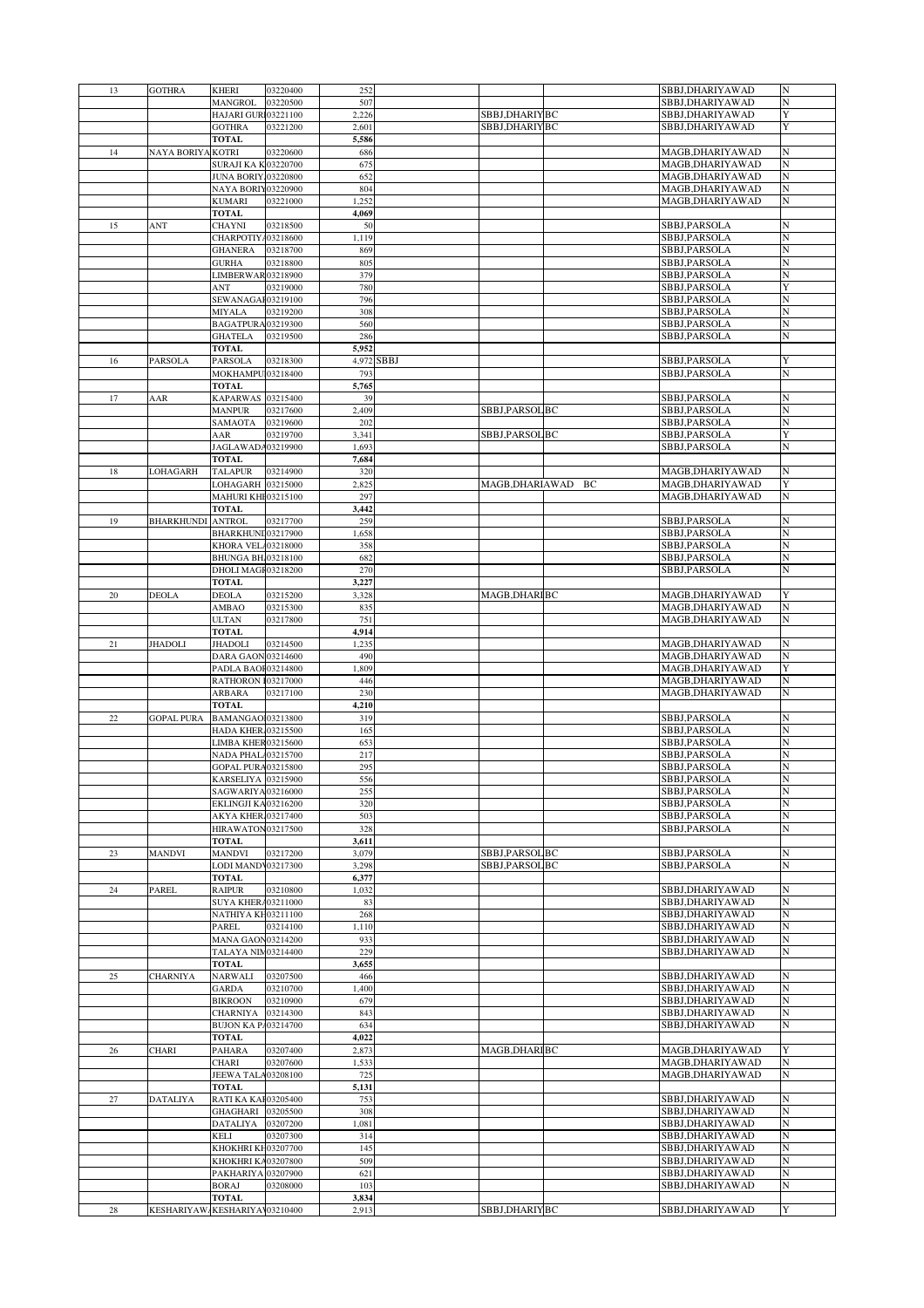|    |                | <b>SHIVPURA</b>            | 03210500 | 1,666 |               | SBBJ,DHARIYAWAD | N |
|----|----------------|----------------------------|----------|-------|---------------|-----------------|---|
|    |                | <b>RAMNAGAR 03210600</b>   |          | 1.547 |               | SBBJ,DHARIYAWAD | N |
|    |                | <b>TOTAL</b>               |          | 6,126 |               |                 |   |
| 29 | <b>BHOJPUR</b> | <b>SATA KUI</b>            | 03208400 | 363   |               | SBBJ.DHARIYAWAD | N |
|    |                | <b>BHOJPUR</b>             | 03208500 | 1,120 |               | SBBJ.DHARIYAWAD | N |
|    |                | JAYA KHERA03208600         |          | 373   |               | SBBJ,DHARIYAWAD | N |
|    |                | <b>BHEEMA GA 03208700</b>  |          | 29    |               | SBBJ.DHARIYAWAD | N |
|    |                | <b>DAS KA GUR 03209800</b> |          | 1,145 |               | SBBJ.DHARIYAWAD | N |
|    |                | <b>MUNIYA</b>              | 03210000 | 1.170 |               | SBBJ,DHARIYAWAD | N |
|    |                | PAYRA                      | 03210200 | 624   |               | SBBJ.DHARIYAWAD | N |
|    |                | <b>TOTAL</b>               |          | 4,824 |               |                 |   |
| 30 | <b>NALWA</b>   | <b>BELA</b>                | 03210300 | 436   |               | SBBJ,DHARIYAWAD | N |
|    |                | <b>CHANDANA</b> 03211200   |          | 490   |               | SBBJ.DHARIYAWAD | N |
|    |                | <b>NALWA</b>               | 03211300 | 2.868 | SBBJ.DHAARIBC | SBBJ.DHARIYAWAD |   |
|    |                | <b>WALISEEMA 03213700</b>  |          | 506   |               | SBBJ.DHARIYAWAD | N |
|    |                | <b>BHATWARA 03213900</b>   |          | 214   |               | SBBJ.DHARIYAWAD | N |
|    |                | <b>SAWALA</b>              | 03214000 | 275   |               | SBBJ.DHARIYAWAD | N |
|    |                | <b>TOTAL</b>               |          | 4,789 |               |                 |   |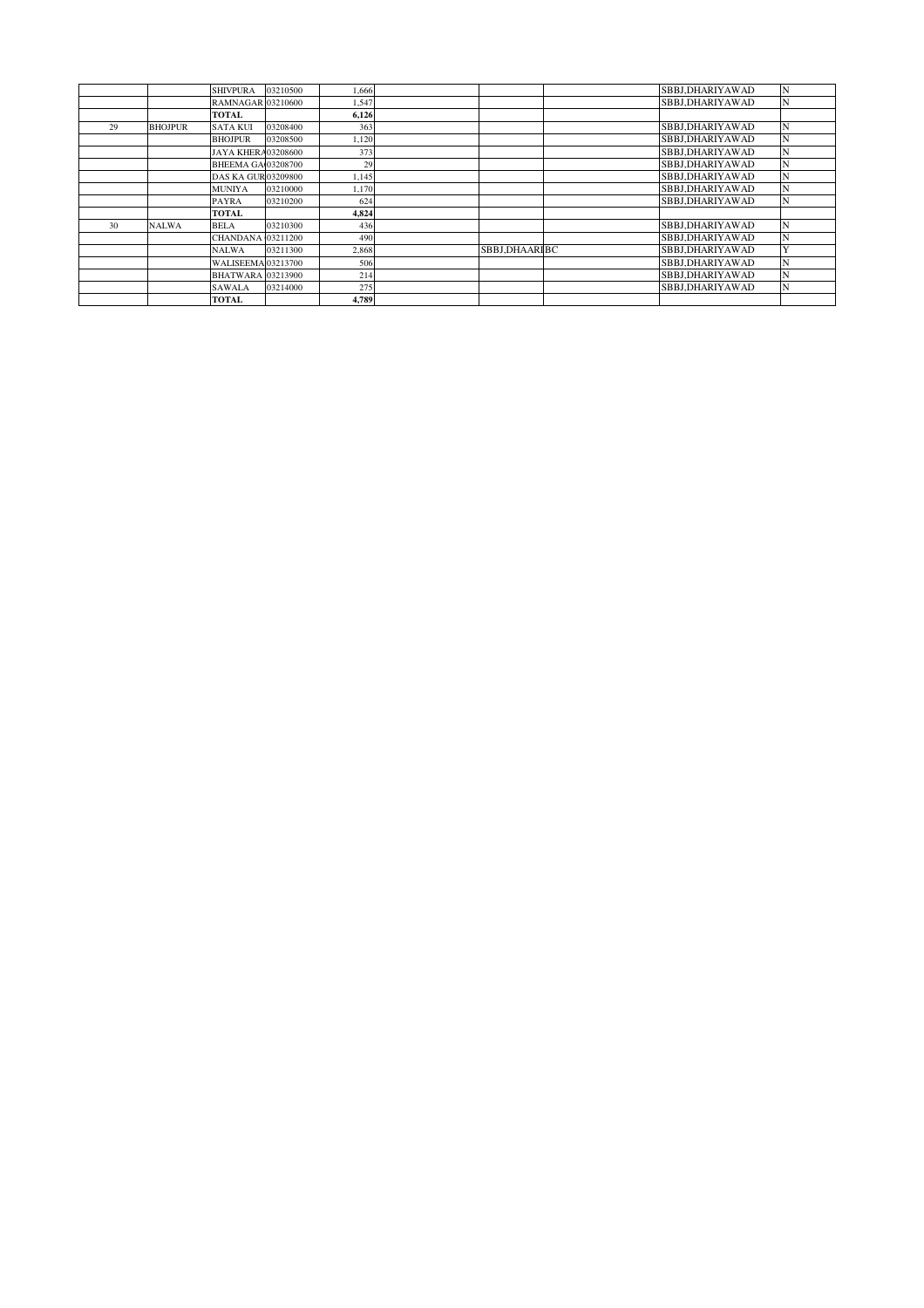NUMBER OF VILLAGES UNDER EACH GRAM PANCH **Name of Panchayat Samiti : Peepalkhoont(0002)**

| <b>Location</b> code    |                      |                           | Name of Village & Code  | <b>Total</b><br><b>Population</b> |                                                             |                          | FI Identified village (2000+ population Villages)                                                            | Name of<br><b>Service Area</b>      | Post<br>office/sub-   |
|-------------------------|----------------------|---------------------------|-------------------------|-----------------------------------|-------------------------------------------------------------|--------------------------|--------------------------------------------------------------------------------------------------------------|-------------------------------------|-----------------------|
| of Village<br>Panchayat | Name of<br>Panchayat | Name of<br><b>Village</b> | Code                    | Person                            | Name of bank with branch/<br><b>Branches at the Village</b> | with branch              | Proposed/existing<br>Name of allotted bank delivery mode of Banking<br>Services i.e.<br><b>BC/ATM/Branch</b> | <b>Bank</b> of<br>Gram<br>Panchayat | Post office<br>Yes/No |
| 1                       | $\overline{2}$       | 3                         | $\overline{\mathbf{4}}$ | 5                                 | 6                                                           | 7(a)                     | 7(b)                                                                                                         | 8                                   | $\boldsymbol{9}$      |
| 01                      | Peepal Khoont        | Peepal Khoont             | 03391700                |                                   | 4,352 BOB/SBBJ                                              |                          |                                                                                                              | <b>BOB, PIPALKY</b>                 |                       |
|                         |                      | Morwaniya                 | 03396100                | 2,095                             |                                                             | <b>BOB PIPALKHUNT BC</b> |                                                                                                              | <b>BOB, PIPALKN</b>                 |                       |
|                         |                      | TOTAL                     |                         | 6,447                             |                                                             |                          |                                                                                                              |                                     |                       |
| 02                      | Jetliya              | Sowaniya                  | 03385200                | 2,916                             |                                                             | <b>BOB PIPALKHUNT BC</b> |                                                                                                              | <b>BOB, PIPALKN</b>                 |                       |
|                         |                      | Jetliya                   | 03391500                | 2,865                             |                                                             | BOB PIPALKHUNT BC        |                                                                                                              | <b>BOB, PIPALKY</b>                 |                       |
|                         |                      | <b>TOTAL</b>              |                         | 5,781                             |                                                             |                          |                                                                                                              |                                     |                       |
| 03                      | Semaliya             | Kaliya Kund               | 03397100                | 195                               |                                                             |                          |                                                                                                              | <b>BOB, SEMLI N</b>                 |                       |
|                         |                      | Kataron Ka Kh 03397400    |                         | 703                               |                                                             |                          |                                                                                                              | <b>BOB, SEMLI'N</b>                 |                       |
|                         |                      | Surajpura                 | 03397500                | 462                               |                                                             |                          |                                                                                                              | <b>BOB, SEMLI'N</b>                 |                       |
|                         |                      | Semaliya                  | 03397600                |                                   | 466 BOB                                                     |                          |                                                                                                              | <b>BOB, SEMLI'Y</b>                 |                       |
|                         |                      | Relan                     | 03397700                | 34                                |                                                             |                          |                                                                                                              | <b>BOB, SEMLI'N</b>                 |                       |
|                         |                      | Kalyanpura                | 03397800                | 392                               |                                                             |                          |                                                                                                              | <b>BOB, SEMLI'N</b>                 |                       |
|                         |                      | Bakhatpura                | 03397900                | 162                               |                                                             |                          |                                                                                                              | <b>BOB, SEMLI'N</b>                 |                       |
|                         |                      | Mata Ka Bara              | 03398000                | 87                                |                                                             |                          |                                                                                                              | <b>BOB, SEMLI'N</b>                 |                       |
|                         |                      | Kundal Ganaw              | 03398100                | 319                               |                                                             |                          |                                                                                                              | <b>BOB, SEMLI'N</b>                 |                       |
|                         |                      | <b>Bala Khera</b>         | 03398200                | 67                                |                                                             |                          |                                                                                                              | <b>BOB, SEMLI'N</b>                 |                       |
|                         |                      | Gota Magri                | 03398300                | 39                                |                                                             |                          |                                                                                                              | <b>BOB, SEMLI'N</b>                 |                       |
|                         |                      | Kundal Himota 03398400    |                         | 140                               |                                                             |                          |                                                                                                              | <b>BOB, SEMLI'N</b>                 |                       |
|                         |                      | Kataro Ki Bhai            | 03398500                | 318                               |                                                             |                          |                                                                                                              | <b>BOB, SEMLI'N</b>                 |                       |
|                         |                      | Kushalpura                | 03398600                | 297                               |                                                             |                          |                                                                                                              | <b>BOB, SEMLI'N</b>                 |                       |
|                         |                      | Khankhari Khe 03398700    |                         | 33                                |                                                             |                          |                                                                                                              | <b>BOB, SEMLI'N</b>                 |                       |
|                         |                      | Chooli                    | 03398900                | 90                                |                                                             |                          |                                                                                                              | <b>BOB, SEMLI'N</b>                 |                       |
|                         |                      | TOTAL                     |                         | 3,804                             |                                                             |                          |                                                                                                              |                                     |                       |
| 04                      | Kesharpura           | Thikariya                 | 03398800                | 470                               |                                                             |                          |                                                                                                              | <b>BOB, SEMLI'N</b>                 |                       |
|                         |                      | Kesharpura                | 03399000                | 348                               |                                                             |                          |                                                                                                              | <b>BOB, SEMLITY</b>                 |                       |
|                         |                      | Surpur                    | 03399100                | 398                               |                                                             |                          |                                                                                                              | <b>BOB, SEMLI'N</b>                 |                       |
|                         |                      | Sidri Mahoori             | 03399200                | 101                               |                                                             |                          |                                                                                                              | <b>BOB, SEMLI N</b>                 |                       |
|                         |                      | Sidri Mahoori             | 03399300                | 362                               |                                                             |                          |                                                                                                              | <b>BOB, SEMLI'N</b>                 |                       |
|                         |                      | Bori                      | 03399400                | 728                               |                                                             |                          |                                                                                                              | <b>BOB, SEMLI'N</b>                 |                       |
|                         |                      | Mojal                     | 03399500                | 235                               |                                                             |                          |                                                                                                              | <b>BOB, SEMLI'N</b>                 |                       |
|                         |                      | Himoton Ki Ha03399600     |                         | 176                               |                                                             |                          |                                                                                                              | <b>BOB, SEMLI'N</b>                 |                       |
|                         |                      | Rana Ki Harbar03399700    |                         | 634                               |                                                             |                          |                                                                                                              | <b>BOB, SEMLI'N</b>                 |                       |
|                         |                      | Jarali                    | 03399800                | 441                               |                                                             |                          |                                                                                                              | <b>BOB, SEMLI'N</b>                 |                       |
|                         |                      | TOTAL                     |                         | 3,893                             |                                                             |                          |                                                                                                              |                                     |                       |
| 05                      | Jamli                | Warda                     | 03406800                | 1,117                             |                                                             |                          |                                                                                                              | <b>BRGB, GHANN</b>                  |                       |
|                         |                      | Kundali                   | 03406900                | 42                                |                                                             |                          |                                                                                                              | <b>BRGB, GHANN</b>                  |                       |
|                         |                      | Jamli                     | 03407000                | 1,255                             |                                                             |                          |                                                                                                              | <b>BRGB, GHANN</b>                  |                       |
|                         |                      | Banghati                  | 03407100                | 1,083                             |                                                             |                          |                                                                                                              | <b>BRGB, GHANN</b>                  |                       |
|                         |                      | Mau                       | 03407200                | 636                               |                                                             |                          |                                                                                                              | <b>BRGB, GHANN</b>                  |                       |
|                         |                      | <b>TOTAL</b>              |                         | 4,133                             |                                                             |                          |                                                                                                              |                                     |                       |
| 06                      | Sodalpur             | Bor Khera                 | 03396700                | 462                               |                                                             |                          |                                                                                                              | <b>BOB, SEMLI N</b>                 |                       |
|                         |                      | Sodalpur                  | 03396800                | 1,163                             |                                                             |                          |                                                                                                              | <b>BOB, SEMLITY</b>                 |                       |
|                         |                      | Mundi Khera               | 03396900                | 299                               |                                                             |                          |                                                                                                              | <b>BOB, SEMLI N</b>                 |                       |
|                         |                      | Himoton Ki Bh 03397000    |                         | 68                                |                                                             |                          |                                                                                                              | <b>BOB, SEMLI'N</b>                 |                       |
|                         |                      | Renda                     | 03397200                | 1,020                             |                                                             |                          |                                                                                                              | <b>BOB, SEMLI'N</b>                 |                       |
|                         |                      | Kataron Ka Kh 03397300    |                         | 331                               |                                                             |                          |                                                                                                              | <b>BOB, SEMLI'N</b>                 |                       |
|                         |                      | TOTAL                     |                         | 3,343                             |                                                             |                          |                                                                                                              |                                     |                       |
| 07                      | Thechla              | Mahuwal                   | 03399900                | 1,412                             |                                                             |                          |                                                                                                              | <b>BRGB, GHANN</b>                  |                       |
|                         |                      | Limboda                   | 03400100                | 854                               |                                                             |                          |                                                                                                              | <b>BRGB,GHANN</b>                   |                       |
|                         |                      | Thechla                   | 03400200                | 1,187                             |                                                             |                          |                                                                                                              | <b>BRGB,GHANN</b>                   |                       |
|                         |                      | Amli Ka Khera 03400300    |                         | 431                               |                                                             |                          |                                                                                                              | <b>BRGB, GHANN</b>                  |                       |
|                         |                      | Gara                      | 03400400                | 429                               |                                                             |                          |                                                                                                              | <b>BRGB, GHANN</b>                  |                       |
|                         |                      | Karvi                     | 03400500                | 390                               |                                                             |                          |                                                                                                              | <b>BRGB, GHANN</b>                  |                       |
|                         |                      | TOTAL                     |                         | 4,703                             |                                                             |                          |                                                                                                              |                                     |                       |
| 08                      | Ghantali             | Naroo Ka Kher             | 03396300                | 603                               |                                                             |                          |                                                                                                              | <b>BRGB, GHANN</b>                  |                       |
|                         |                      | Ghantali                  | 03396400                |                                   | 2,955 BRGB                                                  |                          |                                                                                                              | <b>BRGB, GHANY</b>                  |                       |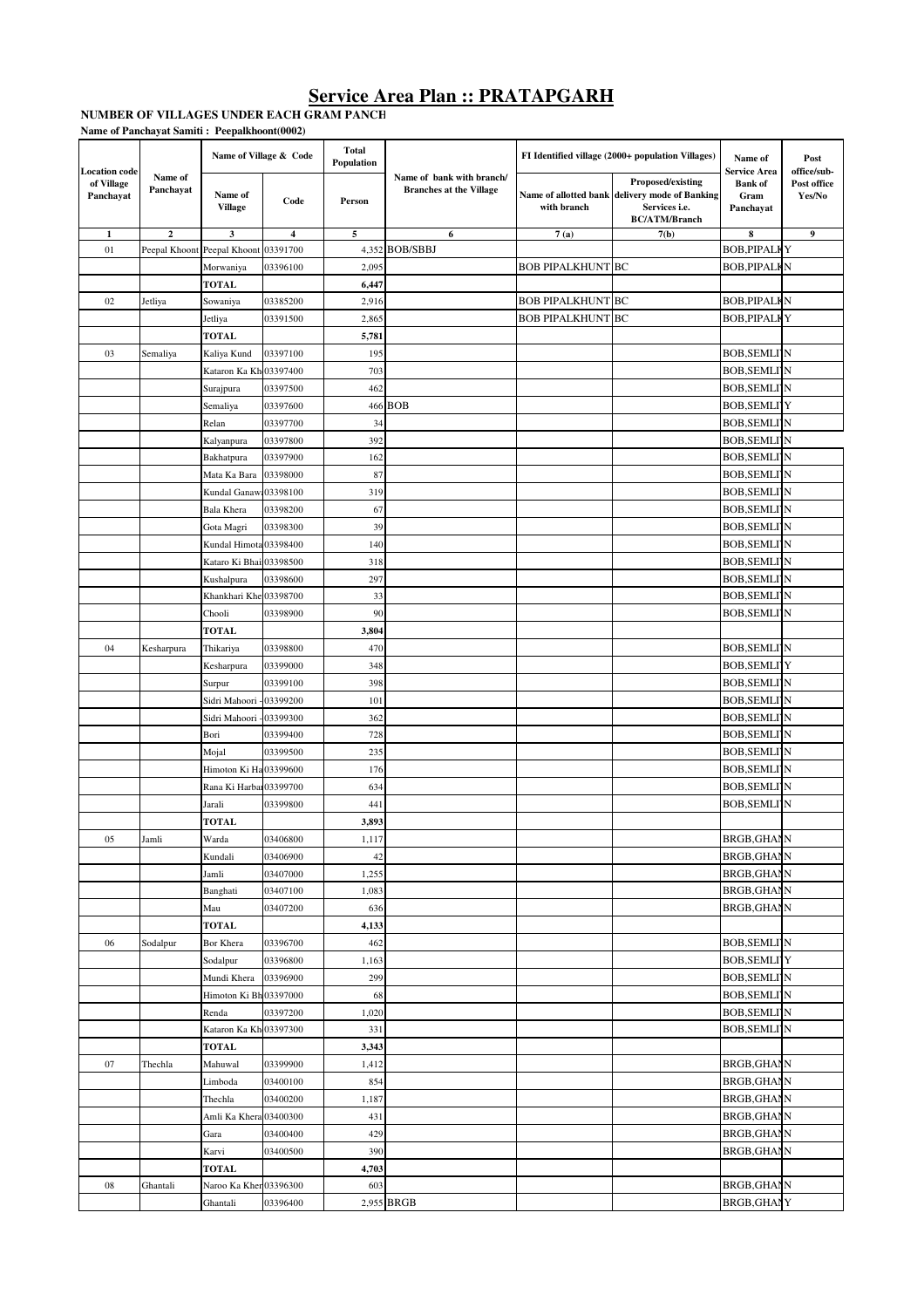|    |                          | Karmora                 | 03400700             | 641            |                      |    | <b>BRGB, GHANN</b>                         |   |
|----|--------------------------|-------------------------|----------------------|----------------|----------------------|----|--------------------------------------------|---|
|    |                          | <b>TOTAL</b>            |                      | 4,199          |                      |    |                                            |   |
| 09 | Chhari                   | Lamba Dabra             | 03391600             | 1,414          |                      |    | <b>BOB, SEMLI'N</b>                        |   |
|    |                          | Chhari                  | 03396500             | 1,240          |                      |    | <b>BOB, SEMLI'N</b>                        |   |
|    |                          | Panthol                 | 03396600             | 1,019          |                      |    | <b>BOB, SEMLI'N</b>                        |   |
|    |                          | Limbodi                 | 03400000             | 191            |                      |    | <b>BOB, SEMLI'N</b>                        |   |
|    |                          | <b>TOTAL</b>            |                      | 3,864          |                      |    |                                            |   |
| 10 | Nayan                    | Gothra                  | 03400600             | 773            |                      |    | <b>BRGB,GHANN</b>                          |   |
|    |                          | Baori                   | 03400800             | 1,096          |                      |    | <b>BRGB, GHANN</b>                         |   |
|    |                          | Saliya                  | 03405400             | 353            |                      |    | <b>BRGB,GHANN</b>                          |   |
|    |                          | Nayan                   | 03405500             | 2,127          | BRGB, GHANTALI BC    |    | <b>BRGB, GHANN</b>                         |   |
|    |                          | Mandvi                  | 03405600             | 1,001          |                      |    | <b>BRGB, GHANN</b>                         |   |
|    |                          | <b>TOTAL</b>            |                      | 5,350          |                      |    |                                            |   |
| 11 | Dunglawani               | Dunglawani              | 03406700             | 8,201          | <b>BRGB GHANTLI</b>  | BC | <b>BRGB, GHANY</b>                         |   |
| 12 | Parthipura               | Parthipura              | 03406200             | 1,382          |                      |    | <b>BRGB, GHANN</b>                         |   |
|    |                          | Khadiyawani             | 03406300             | 709            |                      |    | <b>BRGB,GHANN</b>                          |   |
|    |                          | Kharwara                | 03406400             | 432            |                      |    | <b>BRGB,GHANN</b>                          |   |
|    |                          | Badli Khera             | 03406500             | 861            |                      |    | <b>BRGB, GHANN</b>                         |   |
|    |                          | Peepalda                | 03406600             | 1,015          |                      |    | <b>BRGB, GHANN</b>                         |   |
|    |                          | TOTAL                   |                      | 4,399          |                      |    |                                            |   |
| 13 | Rohaniya                 | Ranpur                  | 03405700             | 154            |                      |    | <b>BRGB, GHANN</b>                         |   |
|    |                          | Rohaniya                | 03405800             | 1,046          |                      |    | BRGB, GHANN                                |   |
|    |                          | Mandli                  | 03405900             | 416            |                      |    | <b>BRGB,GHANN</b>                          |   |
|    |                          | Bhameri                 | 03406000             | 1,066          |                      |    | <b>BRGB, GHANN</b>                         |   |
|    |                          | Thakra                  | 03406100             | 530            |                      |    | <b>BRGB, GHANN</b>                         |   |
|    |                          | <b>TOTAL</b>            |                      | 3,212          |                      |    |                                            |   |
| 14 | Kali Ghati               | Reechhri                | 03400900<br>03401000 | 815            |                      |    | <b>BOB, PIPALKN</b><br><b>BOB, PIPALKN</b> |   |
|    |                          | Maliya                  | 03401100             | 541<br>545     |                      |    | <b>BOB, PIPALKN</b>                        |   |
|    |                          | Bara<br>Kali Ghati      | 03401200             | 608            |                      |    | <b>BOB, PIPALKN</b>                        |   |
|    |                          | Bilriya                 | 03401300             | 479            |                      |    | <b>BOB, PIPALKN</b>                        |   |
|    |                          | Barawada                | 03401400             | 828            |                      |    | <b>BOB, PIPALKN</b>                        |   |
|    |                          | <b>TOTAL</b>            |                      | 3,816          |                      |    |                                            |   |
| 15 | Bori                     | Danta                   | 03395600             | 468            |                      |    | <b>BOB, PIPALKN</b>                        |   |
|    |                          | Bori                    | 03395700             | 1,616          |                      |    | <b>BOB, PIPALKN</b>                        |   |
|    |                          | Dharna                  | 03395800             | 622            |                      |    | <b>BOB, PIPALKN</b>                        |   |
|    |                          | Bakhtor                 | 03396200             | 1,511          |                      |    | <b>BOB, PIPALKN</b>                        |   |
|    |                          | Mahuri Khera            | 03401500             | 609            |                      |    | <b>BOB, PIPALKN</b>                        |   |
|    |                          | <b>TOTAL</b>            |                      | 4,826          |                      |    |                                            |   |
| 16 | Kela Mela                | Kela Mela               | 03401600             | 2,534          | <b>BRGB</b> Ghantali | BC | <b>BRGB, GHANY</b>                         |   |
|    |                          | Nalda                   | 03401700             | 41             |                      |    | <b>BRGB, GHANN</b>                         |   |
|    |                          | Bhain                   | 03401800             | 497            |                      |    | <b>BRGB, GHANN</b>                         |   |
|    |                          | Thechla                 | 03401900             | 724            |                      |    | <b>BRGB, GHANN</b>                         |   |
|    |                          | TOTAL                   |                      | 3,796          |                      |    |                                            |   |
| 17 | Tamtiya                  | Roonjari                | 03404500             | 382            |                      |    | <b>BRGB,GHANN</b>                          |   |
|    |                          | Tamtiya                 | 03404600             | 1,339          |                      |    | <b>BRGB, GHANY</b>                         |   |
|    |                          | Chauki                  | 03404700             | 999            |                      |    | <b>BRGB, GHANN</b>                         |   |
|    |                          | Nal Chauki              | 03404800             | 383            |                      |    | <b>BRGB, GHANN</b>                         |   |
|    |                          | Kharkhoti               | 03405000             | 939            |                      |    | <b>BRGB</b>                                | N |
|    |                          | <b>TOTAL</b>            |                      | 4,042          |                      |    |                                            |   |
| 18 | Kupda                    | Sagwari                 | 03404900             | 476            |                      |    | <b>BRGB, GHANN</b>                         |   |
|    |                          | Akhapur                 | 03405100             | 339            |                      |    | <b>BRGB, GHANN</b>                         |   |
|    |                          | Kupda                   | 03405200             | 1,335          |                      |    | <b>BRGB, GHANN</b>                         |   |
|    |                          | Haro<br><b>TOTAL</b>    | 03405300             | 1,029<br>3,179 |                      |    | <b>BRGB, GHANN</b>                         |   |
| 19 | Mota Dhamani Achalpuriya |                         | 03751700             | 86             |                      |    | PNB, SUHAGN                                |   |
|    |                          | Akadiyon Ka N03748400   |                      | 85             |                      |    | PNB, SUHAGN                                |   |
|    |                          | Badayala                | 03748500             | 204            |                      |    | PNB, SUHAGN                                |   |
|    |                          | Bagrawad                | 03748300             | 270            |                      |    | PNB, SUHAGN                                |   |
|    |                          | Bheema Khera 03752300   |                      | 59             |                      |    | PNB, SUHAGN                                |   |
|    |                          | Bhoori Ghati            | 03748800             | 254            |                      |    | PNB, SUHAGN                                |   |
|    |                          | Chhota Dhamai 03748000  |                      | 215            |                      |    | PNB, SUHAGN                                |   |
|    |                          | Jooni Bagrawa 03748200  |                      | 127            |                      |    | PNB, SUHAGN                                |   |
|    |                          | Kanthariya Pee 03751800 |                      | 115            |                      |    | PNB, SUHAGN                                |   |
|    |                          | Manpura                 | 03747800             | 181            |                      |    | PNB, SUHAGN                                |   |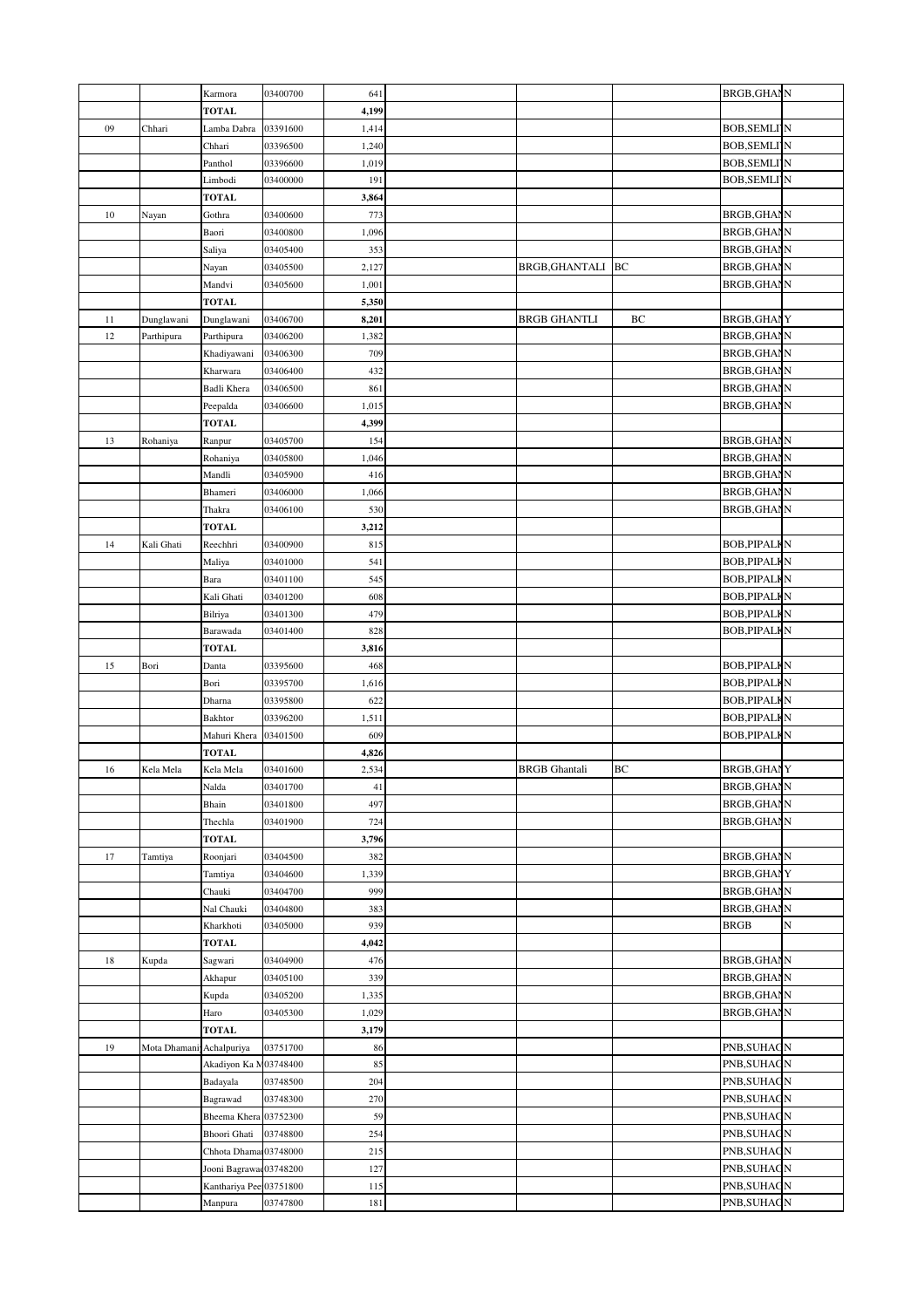|        |           | Mota Dhamani 03747700                 |          | 682          |  | PNB, SUHAGN                                |
|--------|-----------|---------------------------------------|----------|--------------|--|--------------------------------------------|
|        |           | Rampuriya                             | 03751900 | 79           |  | PNB, SUHAGN                                |
|        |           | Rooppuriya                            | 03751600 | 152          |  | PNB, SUHAGN                                |
|        |           | Sat Sajya                             | 03748700 | 180          |  | PNB, SUHAGN                                |
|        |           | Talaya                                | 03748600 | 686          |  | PNB, SUHAGN                                |
|        |           | Karadia                               | 03747600 | 363          |  | PNB, SUHAGN                                |
|        |           | TOTAL                                 |          | 3,738        |  |                                            |
| 20     | Bori      | Beo                                   | 03764100 | 805          |  | <b>BOB, PIPALKN</b>                        |
|        |           | Bhooriya Holi 03761400                |          | 207          |  | <b>BOB, PIPALKN</b>                        |
|        |           | Bori                                  | 03761200 | 1,704        |  | <b>BOB, PIPALKN</b>                        |
|        |           | Leeliya                               | 03761300 | 647          |  | <b>BOB, PIPALKN</b>                        |
|        |           | Reechhri                              | 03761500 | 439          |  | <b>BOB, PIPALKN</b><br><b>BOB, PIPALKN</b> |
|        |           | Dhoraji Ka Patl03761100               |          | 225          |  |                                            |
| 21     |           | <b>TOTAL</b><br>Mota Manyaga 03742200 |          | 4,027<br>492 |  | PNB, SUHAGN                                |
|        | Suhagpura | Chhayan                               | 03742300 | 459          |  | PNB, SUHAGN                                |
|        |           | Chhota Manyag03742400                 |          | 234          |  | PNB, SUHAGN                                |
|        |           | Panawala                              | 03743300 | 274          |  | PNB, SUHAGN                                |
|        |           | Dangpura                              | 03743400 | 393          |  | PNB, SUHAGN                                |
|        |           | Suhagpura                             | 03743500 | 1,036 PNB    |  | PNB, SUHAGY                                |
|        |           | Gurda                                 | 03744100 | 52           |  | PNB, SUHAGN                                |
|        |           | Banjari                               | 03744300 | 705          |  | PNB, SUHAGN                                |
|        |           | Boran Khera                           | 03744400 | 286          |  | PNB, SUHAGN                                |
|        |           | Moriyan Khera 03744500                |          | 138          |  | PNB, SUHAGN                                |
|        |           | <b>TOTAL</b>                          |          | 4,069        |  |                                            |
| $22\,$ | Kachotiya | Pipalya Abad                          | 03733000 | 590          |  | PNB, SUHAGN                                |
|        |           | Bandi Khari                           | 03733100 | 265          |  | PNB, SUHAGN                                |
|        |           | Dotar                                 | 03733200 | 588          |  | PNB, SUHAGN                                |
|        |           | Kushalpura                            | 03737400 |              |  | PNB, SUHAGN                                |
|        |           | Parliya                               | 03738700 | 1,145        |  | PNB, SUHAGN                                |
|        |           | Kachotiya                             | 03738800 | 1,166        |  | PNB, SUHAGN                                |
|        |           | Sagthal                               | 03738900 | 330          |  | PNB, SUHAGN                                |
|        |           | Rooppura                              | 03742600 | 18           |  | PNB, SUHAGN                                |
|        |           | Lakhma Kheri                          | 03742700 | 213          |  | PNB, SUHAGN                                |
|        |           | Chain Puriya                          | 03742800 | 78           |  | PNB, SUHAGN                                |
|        |           | Pipalya Veeran 03742900               | 03743200 | 383          |  | PNB, SUHAGN<br>PNB, SUHAGN                 |
|        |           | Kanpuriya<br>Mulya Khera              | 03745600 | 89           |  | PNB, SUHAGN                                |
|        |           | <b>TOTAL</b>                          |          | 4,865        |  |                                            |
| 23     | Rampuriya | Karwa Moda                            | 03732100 | 175          |  | PNB, SUHAGN                                |
|        |           | Chittori                              | 03732200 | 632          |  | PNB, SUHAGN                                |
|        |           | Rampuriya                             | 03732300 | 1,438        |  | PNB, SUHAGN                                |
|        |           | Chhayan Kotra 03732400                |          | 84           |  | PNB, SUHAGN                                |
|        |           | Madpuri                               | 03732500 | 105          |  | PNB, SUHAGN                                |
|        |           | Maheedon Ka 103732700                 |          | 286          |  | PNB, SUHAGN                                |
|        |           | Dhaman Doong03732800                  |          | 517          |  | PNB, SUHAGN                                |
|        |           | Datla Kund                            | 03739300 | 412          |  | PNB, SUHAGN                                |
|        |           | Khempuriya                            | 03739400 | 297          |  | PNB, SUHAGN                                |
|        |           | <b>TOTAL</b>                          |          | 3,946        |  |                                            |
| 24     | Pandawa   | Mehandi Kheri 03732000                |          | 606          |  | PNB, SUHAGN                                |
|        |           | Pandawa                               | 03740100 | 1,495        |  | PNB, SUHAGY                                |
|        |           | Gamda                                 | 03740200 | 1,007        |  | PNB, SUHAGY                                |
|        |           | Garha                                 | 03740300 | 358          |  | PNB, SUHAGN                                |
|        |           | Dateeyar<br>Khakhani Kam 03741300     | 03740400 | 931          |  | PNB, SUHAGN<br>PNB, SUHAGN                 |
|        |           | <b>TOTAL</b>                          |          | 4,397        |  |                                            |
| 25     | Veerpur   | Balaliya                              | 03719300 | 264          |  | PNB, SUHAGN                                |
|        |           | Patri                                 | 03739000 | 137          |  | PNB,SUHAGN                                 |
|        |           | Kundla                                | 03739100 | 255          |  | PNB, SUHAGN                                |
|        |           | Narda                                 | 03739200 | 308          |  | PNB, SUHAGN                                |
|        |           | Sandani                               | 03740500 | 952          |  | PNB, SUHAGN                                |
|        |           | Pateliya                              | 03740900 | 1,155        |  | PNB, SUHAGN                                |
|        |           | Sonagar                               | 03741800 | 23           |  | PNB, SUHAGN                                |
|        |           | Barda                                 | 03741900 | 254          |  | PNB, SUHAGN                                |
|        |           | Veerpur                               | 03742000 | 894          |  | PNB, SUHAGN                                |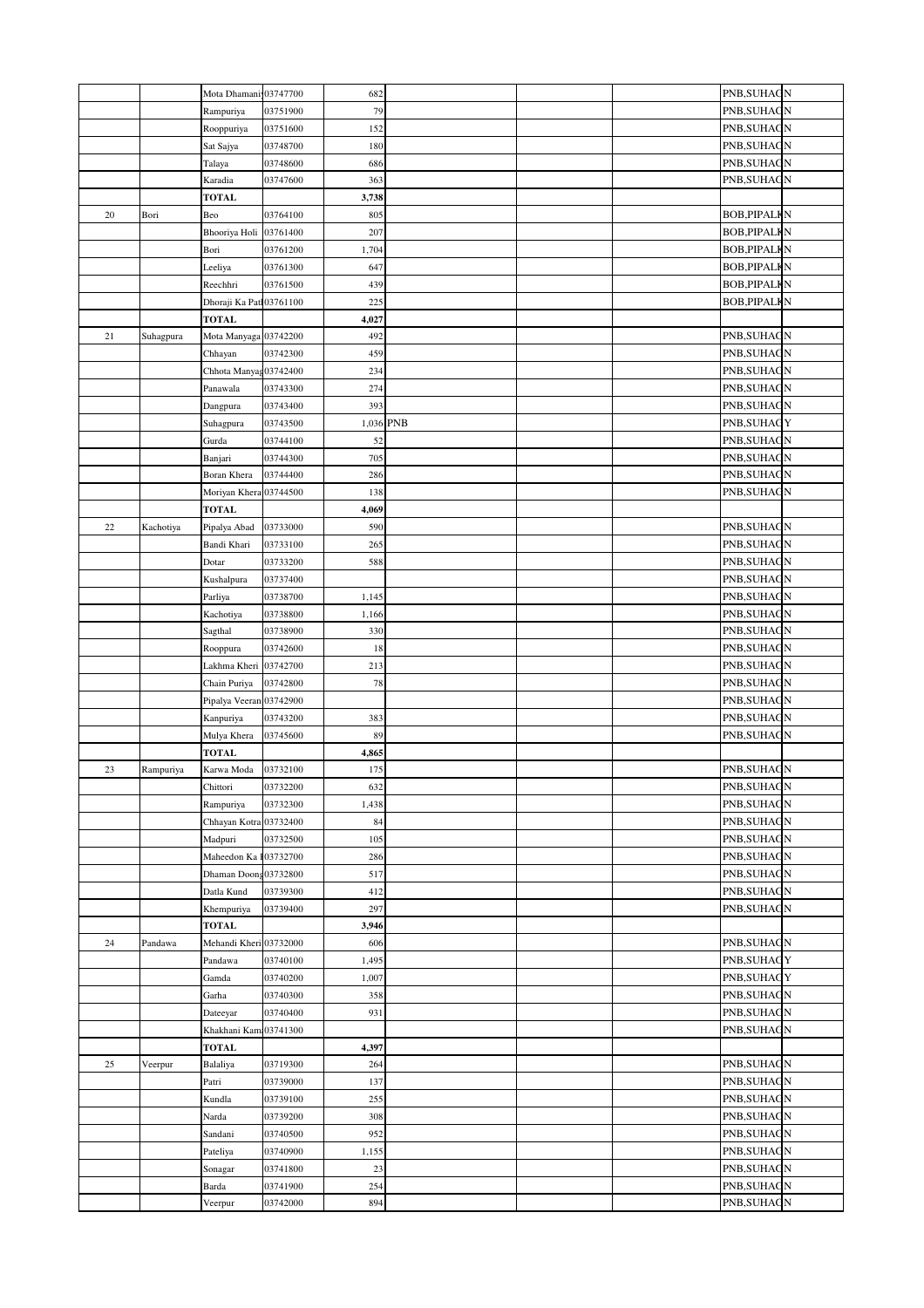|    |             | Somawaton Ka 03743600  |          | 154            |  | PNB, SUHAGN |   |
|----|-------------|------------------------|----------|----------------|--|-------------|---|
|    |             | Macheriya              | 03743700 | 167            |  | PNB, SUHAGN |   |
|    |             | Semaliya Khur 03743800 |          | 429            |  | PNB, SUHAGN |   |
|    |             | Phoolda                | 03743900 | 255            |  | PNB, SUHAGN |   |
|    |             | Potlapal               | 03744000 |                |  | PNB, SUHAGN |   |
|    |             | Anoppura               | 03744200 | 179            |  | PNB, SUHAGN |   |
|    |             | <b>TOTAL</b>           |          | 5,426          |  |             |   |
| 26 | Moti Kheri  | Bilri                  | 03742500 | 866            |  | <b>PNB</b>  | N |
|    |             | Sujanpura              | 03744600 | 272            |  | <b>PNB</b>  | N |
|    |             | Okhaji Ka Mal 03744700 |          |                |  | <b>PNB</b>  | N |
|    |             | Moti Photwa            | 03744800 | 333            |  | <b>PNB</b>  | N |
|    |             | Chhoti Photwa 03744900 |          | 129            |  | <b>PNB</b>  | N |
|    |             | Neemach                | 03745000 | 112            |  | <b>PNB</b>  | N |
|    |             | Kheemawaton 03745100   |          | 155            |  | <b>PNB</b>  | N |
|    |             | Chhoti Kheri           | 03745200 | 96             |  | <b>PNB</b>  | N |
|    |             | Moti Kheri             | 03745300 | 593            |  | <b>PNB</b>  | N |
|    |             | Kunee                  | 03745400 | 175            |  | <b>PNB</b>  | N |
|    |             | Pathar                 | 03745500 | 628            |  | <b>PNB</b>  | N |
|    |             | <b>TOTAL</b>           |          | 3,359          |  |             |   |
| 27 | Ratanpuriya | Peepli Pathar          | 03739500 | 286            |  | <b>PNB</b>  | N |
|    |             | Dhariya Kheri 03739600 |          | 429            |  | <b>PNB</b>  | N |
|    |             | Doli                   | 03739700 | 269            |  | <b>PNB</b>  | N |
|    |             | Sona Kothi             | 03739800 | 178            |  | <b>PNB</b>  | N |
|    |             | Bari Ambeli            | 03739900 | 471            |  | <b>PNB</b>  | N |
|    |             | Maliya                 | 03740000 | 460            |  | <b>PNB</b>  | N |
|    |             | Bhanej                 | 03740600 | 252            |  | <b>PNB</b>  | N |
|    |             | Ratanpuriya            | 03740700 | 529            |  | <b>PNB</b>  | N |
|    |             | Ghoti                  | 03740800 | 89             |  | <b>PNB</b>  | N |
|    |             | Ghatawali Kher03741000 |          | $\overline{c}$ |  | <b>PNB</b>  | N |
|    |             | Bhanawaton K:03741100  |          | 237            |  | <b>PNB</b>  | N |
|    |             | Cheeron Ka M: 03741200 |          | $\tau$         |  | <b>PNB</b>  | N |
|    |             | Khoriya Am             | 03741400 | 97             |  | <b>PNB</b>  | N |
|    |             | Chhoti Ambeli 03741500 |          | 181            |  | <b>PNB</b>  | N |
|    |             | Deendor Ka Kh03741600  |          | 149            |  | <b>PNB</b>  | N |
|    |             |                        |          |                |  |             |   |
|    |             | Barmadon Ka 103741700  |          | 136            |  | <b>PNB</b>  | N |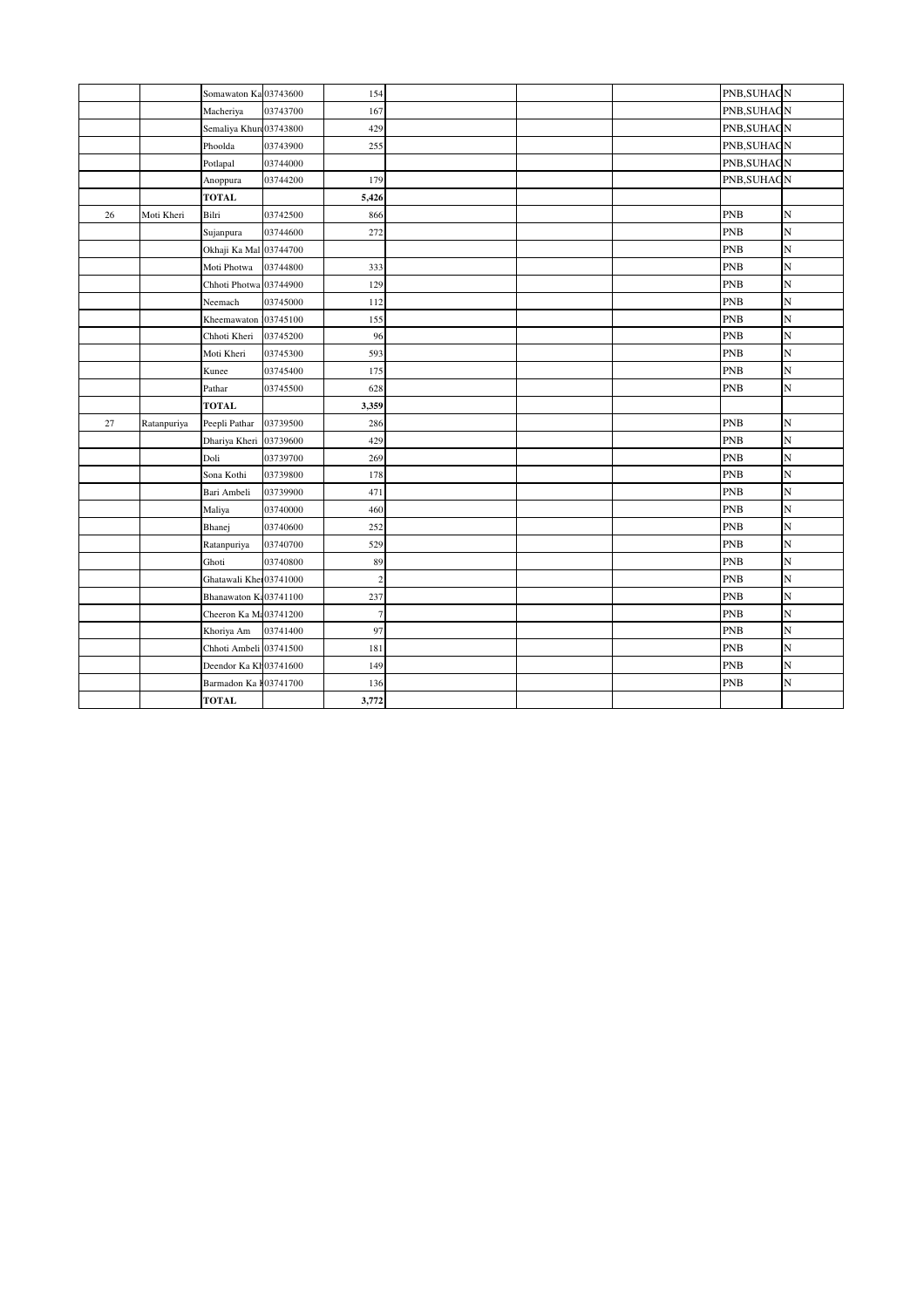# **Service Area Plan :: PRATAPGARH**<br>NUMBER OF VILLAGES UNDER EACH GRAM PANCHAYAT<br>Name of Panchayat Samiti : Pratapgarh(0013)

|                                                        |                      |                                    |                         | <b>Total</b> |                                                             |                                                   |                                                                                                      |                                                              |                                      |
|--------------------------------------------------------|----------------------|------------------------------------|-------------------------|--------------|-------------------------------------------------------------|---------------------------------------------------|------------------------------------------------------------------------------------------------------|--------------------------------------------------------------|--------------------------------------|
|                                                        |                      |                                    | Name of Village & Code  | Population   |                                                             | FI Identified village (2000+ population Villages) |                                                                                                      |                                                              | Post                                 |
| <b>Location</b> code of<br><b>Village</b><br>Panchayat | Name of<br>Panchayat | Name of<br><b>Village</b>          | Code                    | Person       | Name of bank with branch/<br><b>Branches at the Village</b> | Name of allotted bank with branch                 | <b>Proposed/existing</b><br>delivery mode of<br><b>Banking Services i.e.</b><br><b>BC/ATM/Branch</b> | <b>Name of Service Area</b><br><b>Bank of Gram Panchayat</b> | office/sub-<br>Post office<br>Yes/No |
| $\mathbf{1}$                                           | $\mathbf 2$          | 3                                  | $\overline{\mathbf{4}}$ | 5            | 6                                                           | 7(a)                                              | 7(b)                                                                                                 | 8                                                            | 9                                    |
| $_{01}$                                                | Devgarh              | Phoolda                            | 03719700                | 585          |                                                             |                                                   |                                                                                                      | BRGB,PRATAPGARH                                              |                                      |
|                                                        |                      | Hathani Kundi                      | 03724900                | 493          |                                                             |                                                   |                                                                                                      | BRGB,PRATAPGARH                                              | N                                    |
|                                                        |                      | Bari                               | 03725100                | 339          |                                                             |                                                   |                                                                                                      | BRGB, PRATAPGARH                                             | N                                    |
|                                                        |                      | Samli Pathar                       | 03725200                | 961          |                                                             |                                                   |                                                                                                      | BRGB,PRATAPGARH                                              | N                                    |
|                                                        |                      | Devgarh                            | 03726100<br>03726200    | 1,567<br>623 |                                                             |                                                   |                                                                                                      | BRGB, PRATAPGARH<br>BRGB, PRATAPGARH                         | N<br>N                               |
|                                                        |                      | Lalpura<br>Prayag Ji Ka Pa03726300 |                         | 423          |                                                             |                                                   |                                                                                                      | BRGB, PRATAPGARH                                             | N                                    |
|                                                        |                      | <b>TOTAL</b>                       |                         | 4,991        |                                                             |                                                   |                                                                                                      |                                                              |                                      |
| $\,2$                                                  | Achalpur             | Salamgarh                          | 03730600                | 312          |                                                             |                                                   |                                                                                                      | AB, ACHALPUR                                                 | N                                    |
|                                                        |                      | Gopalpura                          | 03730700                | 230          |                                                             |                                                   |                                                                                                      | <b>AB, ACHALPUR</b>                                          | N                                    |
|                                                        |                      | Naya Kheri                         | 03730800                | 314          |                                                             |                                                   |                                                                                                      | AB, ACHALPUR                                                 | N                                    |
|                                                        |                      | Achalpur<br>Bambori Bari           | 03730900<br>03731100    | 1,190<br>917 |                                                             |                                                   |                                                                                                      | <b>AB, ACHALPUR</b><br>AB, ACHALPUR                          | N<br>N                               |
|                                                        |                      | Shahji Ki Patha 03731200           |                         | 463          |                                                             |                                                   |                                                                                                      | AB,ACHALPUR                                                  | N                                    |
|                                                        |                      | Bhanwar Semla 03733300             |                         | 266          |                                                             |                                                   |                                                                                                      | AB, ACHALPUR                                                 | N                                    |
|                                                        |                      | Raja Rundi                         | 03733400                | 48           |                                                             |                                                   |                                                                                                      | AB, ACHALPUR                                                 | N                                    |
|                                                        |                      | <b>TOTAL</b>                       |                         | 3,740        |                                                             |                                                   |                                                                                                      |                                                              |                                      |
| 3                                                      | Manohar Garh         | Chatariya Kher                     | 103733500               | 301          |                                                             |                                                   |                                                                                                      | SBI, PRATAPGARH                                              | N                                    |
|                                                        |                      | Teemarwa<br>Makanpura              | 03733600<br>03733700    | 586<br>74    |                                                             |                                                   |                                                                                                      | SBI,PRATAPGARH<br>SBI, PRATAPGARH                            | N<br>N                               |
|                                                        |                      | Manohar Garh                       | 03733800                | 1,544        |                                                             |                                                   |                                                                                                      | SBI, PRATAPGARH                                              | Y                                    |
|                                                        |                      | Baneriya Khurd 03733900            |                         | 566          |                                                             |                                                   |                                                                                                      | SBI,PRATAPGARH                                               | N                                    |
|                                                        |                      | Panriya                            | 03737800                | 268          |                                                             |                                                   |                                                                                                      | SBI, PRATAPGARH                                              | N                                    |
|                                                        |                      | Harmar Khera                       | 03737900                | 98           |                                                             |                                                   |                                                                                                      | SBI,PRATAPGARH                                               | N                                    |
|                                                        |                      | Kanpuriya                          | 03738000                | 15           |                                                             |                                                   |                                                                                                      | SBI,PRATAPGARH                                               | N                                    |
|                                                        |                      | Amli Khera                         | 03738100                | 770          |                                                             |                                                   |                                                                                                      | SBI, PRATAPGARH                                              | N                                    |
|                                                        |                      | Dor Ka Khera<br>Churayta           | 03738300<br>03738400    | 396          |                                                             |                                                   |                                                                                                      | SBI, PRATAPGARH<br>SBI,PRATAPGARH                            | N<br>N                               |
|                                                        |                      | Pathari                            | 03738500                |              |                                                             |                                                   |                                                                                                      | SBI, PRATAPGARH                                              | N                                    |
|                                                        |                      | Nanirel                            | 03738600                |              |                                                             |                                                   |                                                                                                      | SBI,PRATAPGARH                                               | N                                    |
|                                                        |                      | <b>TOTAL</b>                       |                         | 4,618        |                                                             |                                                   |                                                                                                      |                                                              |                                      |
| $\overline{4}$                                         | Kherot               | Talab Khera                        | 03737200                | 87           |                                                             |                                                   |                                                                                                      | <b>BRGB,KHEROT</b>                                           | N                                    |
|                                                        |                      | Amarpura<br>Kherot                 | 03737600<br>03746100    |              | 2,757 BRGB                                                  |                                                   |                                                                                                      | <b>BRGB,KHEROT</b><br><b>BRGB,KHEROT</b>                     | N<br>Y                               |
|                                                        |                      | TOTAL                              |                         | 2,844        |                                                             |                                                   |                                                                                                      |                                                              |                                      |
| 5                                                      | Jhasri               | Karyawad                           | 03734000                | 435          |                                                             |                                                   |                                                                                                      | <b>BRGB,KHEROT</b>                                           | N                                    |
|                                                        |                      | Seengpuriya                        | 03734100                | $22\,$       |                                                             |                                                   |                                                                                                      | <b>BRGB,KHEROT</b>                                           | N                                    |
|                                                        |                      | Keet Kheri                         | 03734200                | 363          |                                                             |                                                   |                                                                                                      | <b>BRGB,KHEROT</b>                                           | N                                    |
|                                                        |                      | Sanchai<br>Jhasri                  | 03736900<br>03737000    | 525<br>1,351 |                                                             |                                                   |                                                                                                      | <b>BRGB,KHEROT</b><br><b>BRGB,KHEROT</b>                     | N<br>N                               |
|                                                        |                      | Sohanpur                           | 03737100                | 384          |                                                             |                                                   |                                                                                                      | BRGB,KHEROT                                                  | N                                    |
|                                                        |                      | <b>TOTAL</b>                       |                         | 3,080        |                                                             |                                                   |                                                                                                      |                                                              |                                      |
| 6                                                      | Gandher              | Akhepur                            | 03736800                | 1,213        |                                                             |                                                   |                                                                                                      | OBC, KULTHANA                                                | N                                    |
|                                                        |                      | Gandher                            | 03746300                | 1,843        |                                                             |                                                   |                                                                                                      | OBC, KULTHANA                                                | N                                    |
|                                                        |                      | Sodalpuriya<br>Seedheriya          | 03746400<br>03746500    | 108<br>196   |                                                             |                                                   |                                                                                                      | OBC, KULTHANA<br>OBC, KULTHANA                               | N<br>N                               |
|                                                        |                      | Ghas Khera                         | 03746600                | 287          |                                                             |                                                   |                                                                                                      | OBC, KULTHANA                                                | N                                    |
|                                                        |                      | Selarpura Khun03746700             |                         | 115          |                                                             |                                                   |                                                                                                      | OBC, KULTHANA                                                | N                                    |
|                                                        |                      | Barkheri                           | 03746800                | 853          |                                                             |                                                   |                                                                                                      | OBC, KULTHANA                                                | N                                    |
|                                                        |                      | <b>TOTAL</b>                       |                         | 4,615        |                                                             |                                                   |                                                                                                      |                                                              |                                      |
| $\tau$                                                 | Kulthana             | Belari<br>Belara                   | 03746900<br>03747000    | 232<br>354   |                                                             |                                                   |                                                                                                      | OBC, KULTHANA<br>OBC, KULTHANA                               | Y<br>N                               |
|                                                        |                      | Kulthana                           | 03747100                |              | 2,172 OBC                                                   |                                                   |                                                                                                      | OBC,KULTHANA                                                 | N                                    |
|                                                        |                      | Raipuriya                          | 03747200                | 192          |                                                             |                                                   |                                                                                                      | OBC, KULTHANA                                                | N                                    |
|                                                        |                      | Sanoti                             | 03747300                | 806          |                                                             |                                                   |                                                                                                      | OBC, KULTHANA                                                | N                                    |
|                                                        |                      | Bilesari                           | 03747400                | 966          |                                                             |                                                   |                                                                                                      | OBC, KULTHANA                                                | N                                    |
|                                                        |                      | <b>TOTAL</b>                       |                         | 4,722<br>978 |                                                             |                                                   |                                                                                                      |                                                              | N                                    |
| 8                                                      | Asawata              | Arniya<br>Ramgarh                  | 03734600<br>03736200    | 470          |                                                             |                                                   |                                                                                                      | BOB,PRATAPGARH<br>BOB, PRATAPGARH                            | N                                    |
|                                                        |                      | Asawata                            | 03736500                | 1,366        |                                                             |                                                   |                                                                                                      | BOB, PRATAPGARH                                              | N                                    |
|                                                        |                      | Bajrang Garh                       | 03736600                | 1,316        |                                                             |                                                   |                                                                                                      | BOB, PRATAPGARH                                              | N                                    |
|                                                        |                      | Bhanawada                          | 03736700                | 246          |                                                             |                                                   |                                                                                                      | BOB, PRATAPGARH                                              | N                                    |
|                                                        |                      | Umar Kheri                         | 03747500                | 194          |                                                             |                                                   |                                                                                                      | BOB, PRATAPGARH                                              | N                                    |
| 9                                                      | Basera               | <b>TOTAL</b><br>Sakar Kheri        | 03734700                | 4,570<br>290 |                                                             |                                                   |                                                                                                      | ICICI, PRATAPGARH                                            | N                                    |
|                                                        |                      | Basera                             | 03734800                | 879          |                                                             |                                                   |                                                                                                      | ICICI,PRATAPGARH                                             | N                                    |
|                                                        |                      | Nanana                             | 03735300                | 420          |                                                             |                                                   |                                                                                                      | ICICI,PRATAPGARH                                             | N                                    |
|                                                        |                      | Dhanesari                          | 03735400                | 192          |                                                             |                                                   |                                                                                                      | <b>ICICI,PRATAPGARH</b>                                      | N                                    |
|                                                        |                      | Barodiya                           | 03735500                | 436          |                                                             |                                                   |                                                                                                      | ICICI,PRATAPGARH                                             | N                                    |
|                                                        |                      | Barkheri                           | 03735700                |              |                                                             |                                                   |                                                                                                      | ICICI,PRATAPGARH                                             | N                                    |
|                                                        |                      | Bagariya<br><b>TOTAL</b>           | 03735800                | 434<br>2,651 |                                                             |                                                   |                                                                                                      | ICICI,PRATAPGARH                                             | N                                    |
|                                                        |                      |                                    |                         |              |                                                             |                                                   |                                                                                                      |                                                              |                                      |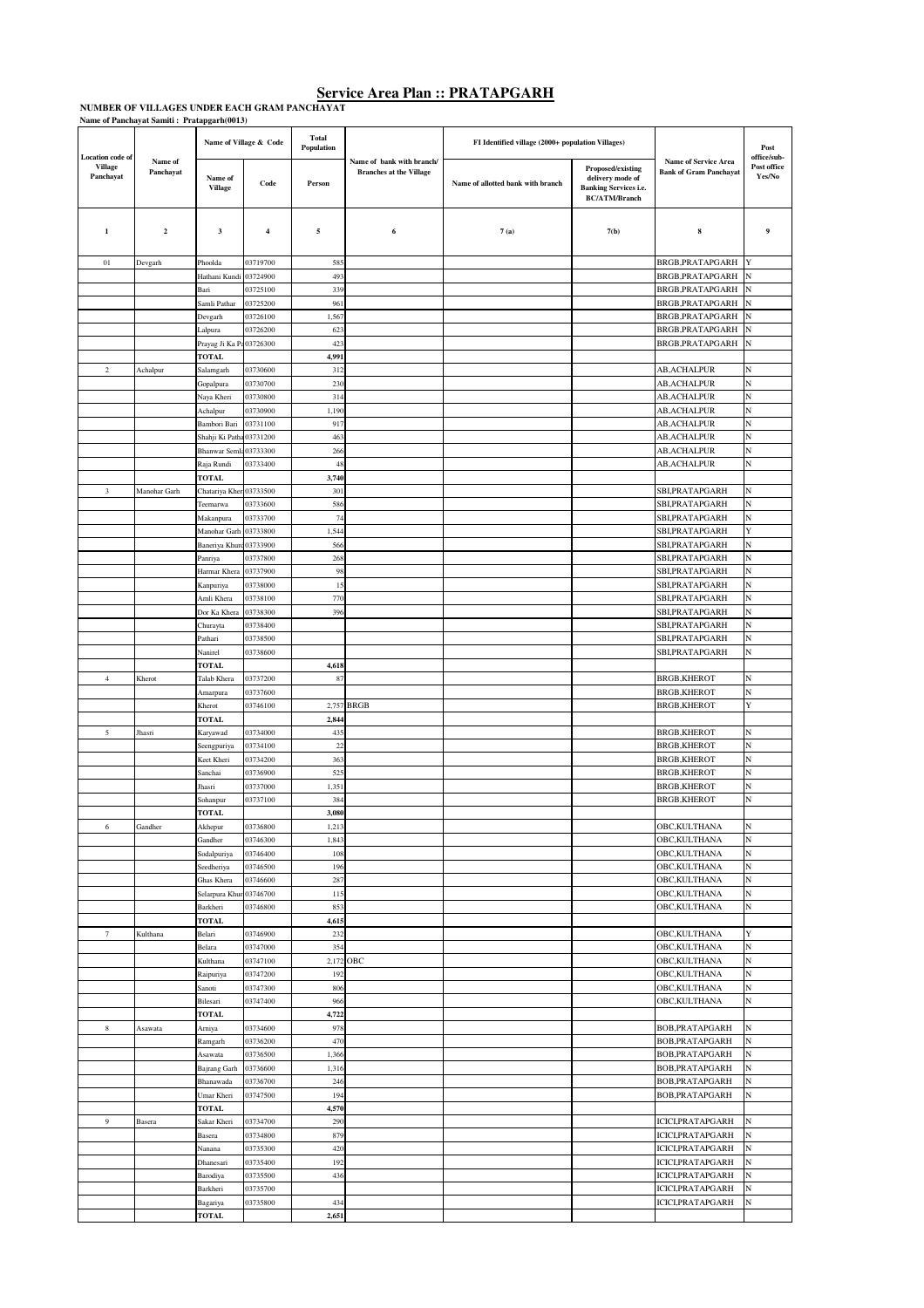| $10\,$ | Ghotarsi      | Kachnara                 | 03729100             | 695            |            |                             |    | <b>BOB,GHOTARSI</b>                | N      |
|--------|---------------|--------------------------|----------------------|----------------|------------|-----------------------------|----|------------------------------------|--------|
|        |               | Pratappura               | 03729800             | 461            |            |                             |    | <b>BOB,GHOTARSI</b>                | N      |
|        |               | Seengpuriya              | 03729900             |                |            |                             |    | <b>BOB,GHOTARSI</b>                | N      |
|        |               | Ghotarsi                 | 03730000             |                | 1,105 BOB  |                             |    | <b>BOB,GHOTARSI</b>                | Y      |
|        |               | Mokhampura               | 03730100             | 697            |            |                             |    | <b>BOB,GHOTARSI</b>                | N      |
|        |               |                          |                      |                |            |                             |    |                                    |        |
|        |               | Dewad                    | 03734500             | 1,037          |            |                             |    | <b>BOB,GHOTARSI</b>                | N      |
|        |               | <b>TOTAL</b>             |                      | 3,995          |            |                             |    |                                    |        |
| 11     | Kuni          | Morjhar                  | 03729300             | 295            |            |                             |    | OBC, PRATAPGARH                    | N      |
|        |               | Katkari                  | 03729400             | 239            |            |                             |    | OBC, PRATAPGARH                    | N      |
|        |               | Machlani                 | 03729500             | 120            |            |                             |    | OBC, PRATAPGARH                    | N      |
|        |               | Machlana                 | 03729600             | 575            |            |                             |    | OBC, PRATAPGARH                    | N      |
|        |               | Hatuniyan                | 03729700             | 1,223          |            |                             |    | OBC, PRATAPGARH                    |        |
|        |               | Selarpura Kalar 03734900 |                      | 1,522          |            |                             |    | OBC, PRATAPGARH                    |        |
|        |               | Kuni                     | 03735000             | 590            |            |                             |    | OBC, PRATAPGARH                    | Y      |
|        |               | Rajpuriya                | 03735100             | 504            |            |                             |    | OBC, PRATAPGARH                    | N      |
|        |               | Kanthar                  | 03735200             | 190            |            |                             |    | OBC, PRATAPGARH                    | N      |
|        |               |                          |                      |                |            |                             |    |                                    |        |
|        |               | <b>TOTAL</b>             |                      | 5,258          |            |                             |    |                                    |        |
| 12     | Awleshwar     | Awleshwar                | 03730200             | 2,631          |            | <b>SBBJ PRATAPGARH</b>      | BC | SBBJ, PRATAPGARH                   | N      |
|        |               | Gordhanpura              | 03730300             | 114            |            |                             |    | SBBJ,PRATAPGARH                    | N      |
|        |               | Rajora                   | 03734300             | 1,201          |            |                             |    | SBBJ,PRATAPGARH                    | N      |
|        |               | Semli                    | 03734400             | 681            |            |                             |    | SBBJ, PRATAPGARH                   | N      |
|        |               | <b>TOTAL</b>             |                      | 4,627          |            |                             |    |                                    |        |
| 13     | Dabra         | Hadiji Ka Peep:03722100  |                      | 519            |            |                             |    | <b>BOB,GHOTARSI</b>                | N      |
|        |               | Sajanpuriya              | 03722200             | 199            |            |                             |    | <b>BOB, GHOTARSI</b>               | N      |
|        |               | Dabra                    | 03728500             | 1,176          |            |                             |    | BOB, GHOTARSI                      | N      |
|        |               | Achalpuriya              | 03728600             | 466            |            |                             |    | <b>BOB,GHOTARSI</b>                | N      |
|        |               | Gardora                  | 03728700             | 648            |            |                             |    | <b>BOB, GHOTARSI</b>               | N      |
|        |               |                          |                      |                |            |                             |    |                                    | N      |
|        |               | Nathu Kheri              | 03729000             | 743            |            |                             |    | <b>BOB,GHOTARSI</b>                |        |
|        |               | <b>TOTAL</b>             |                      | 3,751          |            |                             |    |                                    |        |
| 14     | Barmandal     | Palthan                  | 03727500             | 796            |            |                             |    | <b>BOB,GHOTARSI</b>                | N      |
|        |               | Sakariya                 | 03727600             | 1,045          |            |                             |    | <b>BOB,GHOTARSI</b>                | N      |
|        |               | Barmandal                | 03728400             | 1,953          |            |                             |    | <b>BOB, GHOTARSI</b>               | N      |
|        |               | <b>TOTAL</b>             |                      | 3,794          |            |                             |    |                                    |        |
| 15     | Basad         | Cheniya Kheri 03728300   |                      | 728            |            |                             |    | BOB, PRATAPGARH                    | N      |
|        |               | Basad                    | 03730400             | 3,430          |            | <b>BOB PRATAPGARH</b><br>ВC |    | BOB, PRATAPGARH                    | Y      |
|        |               | <b>TOTAL</b>             |                      | 4,158          |            |                             |    |                                    |        |
| 16     | Dhamotar      | Mahoori Khera 03720100   |                      | 353            |            |                             |    | BRGB, DHAMOTAR                     | N      |
|        |               |                          |                      |                |            |                             |    |                                    |        |
|        |               | Bhagwanpura              | 03720200             | 387            |            |                             |    | BRGB, DHAMOTAR                     |        |
|        |               | Baori Khera              | 03720300             | 983            |            |                             |    | BRGB, DHAMOTAR                     | N      |
|        |               | Chowkri                  | 03724000             | 595            |            |                             |    | BRGB, DHAMOTAR                     |        |
|        |               | Dhamotar                 | 03724100             |                | 1,858 BRGB |                             |    | BRGB, DHAMOTAR                     | Y      |
|        |               | <b>TOTAL</b>             |                      | 4,176          |            |                             |    |                                    |        |
|        |               |                          |                      |                |            |                             |    |                                    |        |
| 17     | Bara Varda    | Saga Magri               | 03713600             | 330            |            |                             |    | BRGB, BARAVARDA                    | N      |
|        |               | Talaya                   | 03713700             | 635            |            |                             |    | BRGB, BARAVARDA                    | N      |
|        |               | Khera Nahar Si 03713900  |                      | 1,280          |            |                             |    | BRGB, BARAVARDA                    | N      |
|        |               |                          |                      |                |            |                             |    |                                    |        |
|        |               | Hanuman Chau 03718300    |                      | 1,082          |            |                             |    | BRGB, BARAVARDA                    | N<br>Y |
|        |               | Bara Varda               | 03718400             |                | 1,818 BRGB |                             |    | BRGB, BARAVARDA                    |        |
|        |               | Bujhon Ka Gan 03718500   |                      | 945            |            |                             |    | <b>BRGB,BARAVARDA</b>              | N      |
|        |               | <b>TOTAL</b>             |                      | 6,090          |            |                             |    |                                    |        |
| 18     | Madhura Talab | Madhura Talab 03713400   |                      | 2,528          |            | <b>BRGB BARAWARDA</b><br>ВC | BC | BRGB, PRATAPGARH                   | Y      |
|        |               | Chirwa                   | 03713500             | 696            |            |                             |    | BRGB, PRATAPGARH                   | N      |
|        |               | <b>TOTAL</b>             |                      | 3,224          |            |                             |    |                                    |        |
| 19     | Chiklad       | Bordi                    | 03719500             | 761            |            |                             |    | <b>AB, ACHALPUR</b>                | N      |
|        |               | Peepli Khera             | 03719600             | 593            |            |                             |    | <b>AB, ACHALPUR</b>                | N      |
|        |               | Ranpur                   | 03725300             | 481            |            |                             |    | AB,ACHALPUR                        | N      |
|        |               | Chiklad                  | 03725400             | 1,204          |            |                             |    | AB,ACHALPUR                        | Y      |
|        |               |                          |                      |                |            |                             |    | <b>AB, ACHALPUR</b>                | N      |
|        |               | Punga Talab              | 03725500             | 292            |            |                             |    |                                    |        |
|        |               | Adavela                  | 03725600             | 662            |            |                             |    | AB, ACHALPUR                       | N      |
|        |               | Khoontgarh               | 03725700             | 493            |            |                             |    | <b>AB, ACHALPUR</b>                | N      |
|        |               | <b>TOTAL</b>             |                      | 4,486          |            |                             |    |                                    |        |
| 20     | Kulmipura     | Kulmipura                | 03724200             | 1,326          |            |                             |    | BRGB, DHAMOTAR                     | N      |
|        |               | Dhudali @ Tan 03724300   |                      | 1,330          |            |                             |    | BRGB, DHAMOTAR                     | N      |
|        |               | Dhamloo                  | 03724400             | 1,292          |            |                             |    | BRGB, DHAMOTAR                     |        |
|        |               | Majesariya               | 03724800             | 303            |            |                             |    | <b>BRGB, DHAMOTAR</b>              | N      |
|        |               | Ambamata                 | 03726800             | $\overline{4}$ |            |                             |    | BRGB, DHAMOTAR                     | N      |
|        |               | <b>TOTAL</b>             |                      | 4,255          |            |                             |    |                                    |        |
| 21     | Narayan Khera | Kheejan Khera            | 03718100             | 778            |            |                             |    | BRGB, DHAMOTAR                     | N      |
|        |               | Kheriyado                | 03720400             | 544            |            |                             |    | BRGB, DHAMOTAR                     | N      |
|        |               |                          |                      | 36             |            |                             |    |                                    | N      |
|        |               | Havaniya Rund 03720500   |                      |                |            |                             |    | BRGB, DHAMOTAR                     |        |
|        |               | Amli Khora               | 03720600             | 397            |            |                             |    | BRGB, DHAMOTAR                     | N      |
|        |               | Parkhanda                | 03720700             | 98             |            |                             |    | BRGB, DHAMOTAR                     |        |
|        |               | Kundwa Rundi 03720900    |                      | 8              |            |                             |    | BRGB, DHAMOTAR                     |        |
|        |               | Peeplitapra              | 03723500             | 299            |            |                             |    | BRGB, DHAMOTAR                     | N      |
|        |               | Narayan Khera            | 03723600             | 378            |            |                             |    | BRGB, DHAMOTAR                     | Y      |
|        |               | Kunda Ka Tapr 03723700   |                      | 104            |            |                             |    | BRGB, DHAMOTAR                     | N      |
|        |               | <b>Bilya Rundi</b>       | 03723800             | 308            |            |                             |    | BRGB, DHAMOTAR                     | N      |
|        |               | Kalsiya                  | 03723900             | 333            |            |                             |    | BRGB, DHAMOTAR                     | N      |
|        |               | <b>TOTAL</b>             |                      | 3,283          |            |                             |    |                                    |        |
| $22\,$ |               |                          |                      | 335            |            |                             |    |                                    | N      |
|        | Khoriya       | Charpoton Ka F03714500   |                      |                |            |                             |    | BRGB,RATHANJNA                     | N      |
|        |               | Jhantla                  | 03714600             | 140            |            |                             |    | BRGB, RATHANJNA                    |        |
|        |               | Semalon Ka Kh03714700    |                      |                |            |                             |    | BRGB, RATHANJNA                    |        |
|        |               | Kesharpura               | 03714800             | 793            |            |                             |    | BRGB, RATHANJNA                    |        |
|        |               | Kalyanpura<br>Bakhatpura | 03714900<br>03715000 |                |            |                             |    | BRGB, RATHANJNA<br>BRGB, RATHANJNA | N<br>N |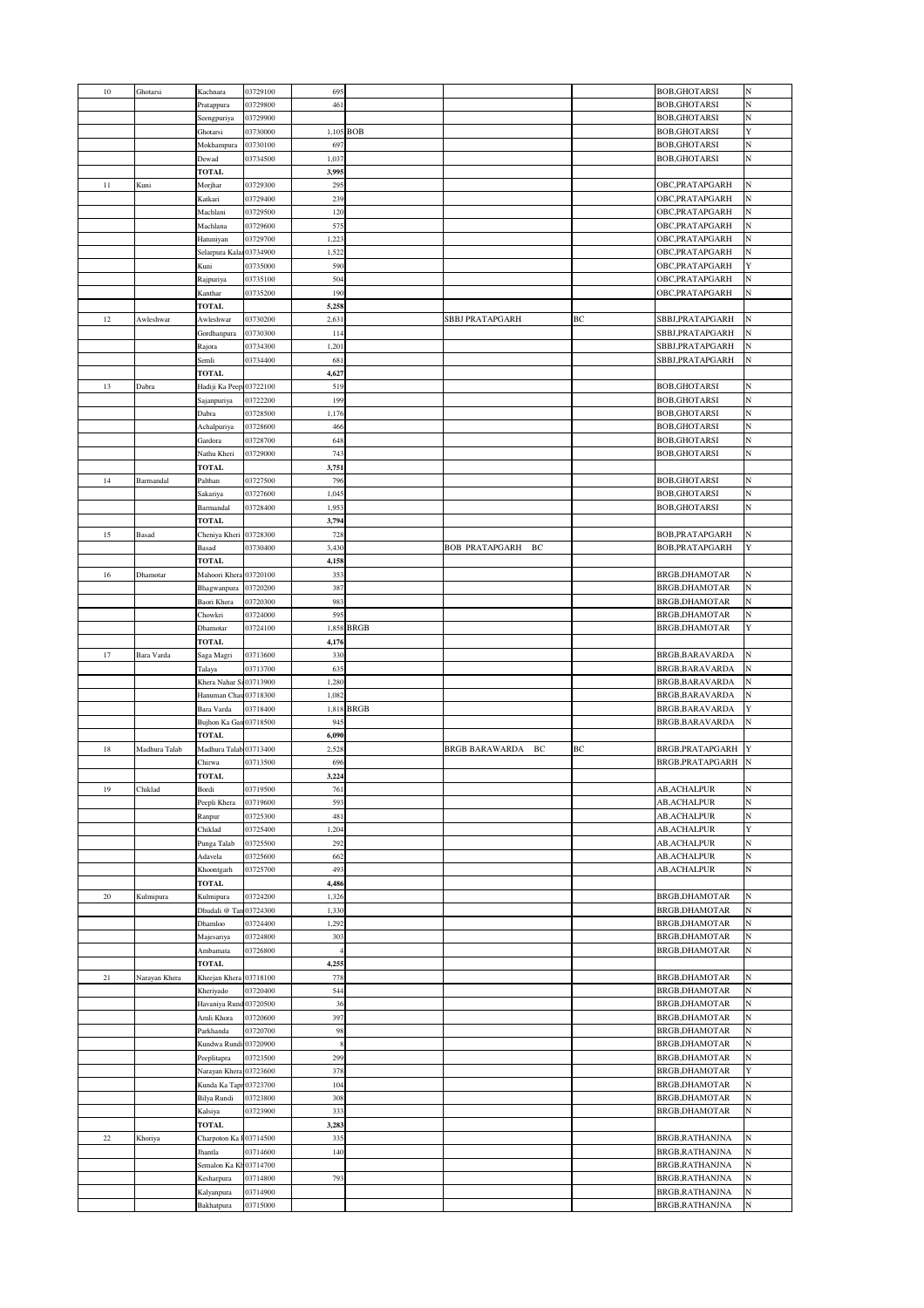|             |           | Peepli Khera N 03715100 |                      |            |            |                       |    | BRGB, RATHANJNA                           | N          |
|-------------|-----------|-------------------------|----------------------|------------|------------|-----------------------|----|-------------------------------------------|------------|
|             |           | Dalelpura Sang 03715400 |                      |            |            |                       |    | <b>BRGB, RATHANJNA</b>                    | N          |
|             |           | Ummedpura               | 03715500             | 30         |            |                       |    | BRGB, RATHANJNA                           | N          |
|             |           | Amba Khera              | 03715600             | 103        |            |                       |    | BRGB, RATHANJNA                           | N          |
|             |           | Bambori                 | 03715800             |            | 577 BRGB   |                       |    | BRGB, RATHANJNA                           | Y          |
|             |           | Peepli Khera N 03715900 |                      |            |            |                       |    | BRGB, RATHANJNA                           | N          |
|             |           | Chamalawada 03717200    |                      | 614        |            |                       |    | BRGB, RATHANJNA                           | N          |
|             |           | Padampura               | 03717300             | 280        |            |                       |    | BRGB, RATHANJNA                           | N          |
|             |           | Saba Khera No           | 03717400             | 483        |            |                       |    | BRGB, RATHANJNA                           | N          |
|             |           | Saba Khera No           | 03717500             |            |            |                       |    | BRGB, RATHANJNA                           | N          |
|             |           | Guman Pura Cl 03717700  |                      |            |            |                       |    | BRGB, RATHANJNA                           | N          |
|             |           | Amli Phalan             | 03717800             | 215        |            |                       |    | BRGB, RATHANJNA                           | N          |
|             |           | Gumanpura Bai03717900   |                      | 103        |            |                       |    | BRGB, RATHANJNA                           | N          |
|             |           | Naya Tapra              | 03718000             | 163        |            |                       |    | BRGB, RATHANJNA                           | N          |
|             |           | Tayari                  | 03720800             |            |            |                       |    | BRGB, RATHANJNA                           | N          |
|             |           | Dalelpur Mota 03721000  |                      |            |            |                       |    | BRGB, RATHANJNA                           | N          |
|             |           | Khoriya                 | 03721100             | 1,425      |            |                       |    | BRGB, RATHANJNA                           | Y          |
|             |           | Nagpura                 | 03721200             | 22         |            |                       |    | BRGB, RATHANJNA                           | N          |
|             |           | <b>TOTAL</b>            |                      | 5,283      |            |                       |    |                                           |            |
| 23          | Bardeeya  | Haripura                | 03715200             |            |            |                       |    | BRGB, RATHANJNA                           | N          |
|             |           | Khakhri Khera 03715300  |                      |            |            |                       |    | BRGB, RATHANJNA                           | N          |
|             |           | Umri Khera              | 03715700             | 19         |            |                       |    | BRGB, RATHANJNA                           | N          |
|             |           | Kushalpura              | 03716000             | 411        |            |                       |    | BRGB, RATHANJNA                           | N          |
|             |           | Bhameriya               | 03716200             | 479        |            |                       |    | BRGB, RATHANJNA                           | N          |
|             |           | Samantpura              | 03716300             | 215        |            |                       |    | BRGB, RATHANJNA                           | N          |
|             |           | Bardeeya                | 03716400             | 2,013      |            | BRGB,RATHANJNA        | BC | BRGB, RATHANJNA                           | N          |
|             |           | Kanakpura               | 03716500             | 27         |            |                       |    | BRGB, RATHANJNA                           | N          |
|             |           | Khera                   | 03716600             | 1,284      |            |                       |    | BRGB, RATHANJNA                           | Y          |
|             |           | Kolvi                   | 03716700             | 450        |            |                       |    | BRGB, RATHANJNA                           | N          |
|             |           | Kajli                   | 03716800             | 478        |            |                       |    | BRGB, RATHANJNA                           | N          |
|             |           | Khakhri Khera 03717600  |                      |            |            |                       |    | BRGB, RATHANJNA                           | N          |
|             |           | <b>TOTAL</b>            |                      | 5,376      |            |                       |    |                                           |            |
| 24          | Sidhpura  | Gopalpura               | 03724500             | 725        |            |                       |    | BRGB, DHAMOTAR                            | N          |
|             |           | Sidhpura                | 03726900             | 2,056      |            | BRGB, DHAMOTAR        | ВC | BRGB, DHAMOTAR                            | Y          |
|             |           | <b>TOTAL</b>            |                      | 2,781      |            |                       |    |                                           |            |
| 25          | Thara     | Ranjal                  | 03716100             |            |            |                       |    | BRGB, RATHANJNA                           | N          |
|             |           | Bila Khera              | 03716900             | 215        |            |                       |    | BRGB, RATHANJNA                           | N          |
|             |           | Thara                   | 03721600             | 1,508      |            |                       |    | BRGB, RATHANJNA                           | N          |
|             |           | Lalpura Peepal 03721700 |                      | 557        |            |                       |    | BRGB, RATHANJNA                           | N          |
|             |           | Kanora                  | 03721800             | 1,207      |            |                       |    | BRGB, RATHANJNA                           | N          |
|             |           | Jaswant Pura            | 03722900             | 120        |            |                       |    | BRGB, RATHANJNA                           | N          |
|             |           | <b>TOTAL</b>            |                      | 3,608      |            |                       |    |                                           |            |
| 26          | Rathajana | Gopalpura               | 03717000             | 555        |            |                       |    | BRGB, RATHANJNA                           | N          |
|             |           | Rathoron Ka KI03717100  |                      |            |            |                       |    | BRGB, RATHANJNA                           | N          |
|             |           |                         |                      |            |            |                       |    |                                           |            |
|             |           | Rathajana               | 03721400             |            | 2,274 BRGB |                       |    | BRGB, RATHANJNA                           | Y          |
|             |           | Ghorawad                | 03721500             | 439        |            |                       |    | BRGB, RATHANJNA                           | N          |
|             |           | Barkhera @ Ra 03722800  |                      | 1,014      |            |                       |    | BRGB, RATHANJNA                           | N          |
|             |           | Haripura                | 03723000             |            |            |                       |    | BRGB, RATHANJNA                           | N          |
|             |           | <b>TOTAL</b>            |                      | 4,282      |            |                       |    |                                           |            |
| 27          | Peeloo    | Peeloo                  | 03721900             | 2,295      |            | <b>BOB,GADOLA</b>     | ВC | <b>BOB,GADOLA</b>                         | Y          |
|             |           | Bhatkheri               | 03722000             | 182        |            |                       |    | <b>BOB, GADOLA</b>                        | N          |
|             |           | Magroda                 | 03722300             | 1,523      |            |                       |    | <b>BOB, GADOLA</b>                        | N          |
|             |           | Tofakhera               | 03722400             | 458        |            |                       |    | <b>BOB, GADOLA</b>                        | $_{\rm N}$ |
|             |           | Kolvi Mandir            | 03722700             | 465        |            |                       |    | <b>BOB, GADOLA</b>                        | N          |
|             |           | Chhayan                 | 03723100             | 512        |            |                       |    | <b>BOB, GADOLA</b>                        | N          |
|             |           | <b>TOTAL</b>            |                      | 5,435      |            |                       |    |                                           |            |
| $\sqrt{28}$ | Gadola    | Deri                    | 03722500             | 237        |            |                       |    | <b>BOB, GADOLA</b>                        | N          |
|             |           | Chamanaji Ka 103722600  |                      | 330        |            |                       |    | <b>BOB, GADOLA</b>                        | N          |
|             |           | Umarda                  | 03723200             |            |            |                       |    | <b>BOB, GADOLA</b>                        | N          |
|             |           | Bajni                   | 03727200             | 131        |            |                       |    | <b>BOB, GADOLA</b>                        | N          |
|             |           | Gadola                  | 03727300             |            | 2,852 BOB  |                       |    | <b>BOB, GADOLA</b>                        | Y          |
|             |           | Teriya Kheri            | 03727400             | 72         |            |                       |    | <b>BOB, GADOLA</b>                        | N          |
|             |           | Dama Kheri              | 03727700             | 406        |            |                       |    | <b>BOB, GADOLA</b>                        | N          |
|             |           | <b>TOTAL</b>            |                      | 4,028      |            |                       |    |                                           |            |
| 29          | Panmodi   | Ratniya Kheri 03721300  |                      | 563        |            |                       |    | <b>BOB, GADOLA</b>                        | N          |
|             |           | Panmodi                 | 03723300             | 1,888      |            |                       |    | <b>BOB, GADOLA</b>                        | N          |
|             |           | Semlop                  | 03723400             | 1,488      |            |                       |    | <b>BOB, GADOLA</b>                        | N          |
|             |           | Kariyawad               | 03727100             | 445        |            |                       |    | <b>BOB, GADOLA</b>                        | N          |
|             |           | <b>TOTAL</b>            |                      | 4,384      |            |                       |    |                                           |            |
| 30          | Amlawada  | Bamotar                 | 03726700             | 1,064      |            |                       |    | SBBJ,PRATAPGARH                           | N          |
|             |           | Dhamliya                | 03727900             | 284        |            |                       |    | SBBJ, PRATAPGARH                          | N          |
|             |           | Amlawada                | 03728100             | 2,121      |            | SBBJ,PRATAPGARH<br>ВC |    | SBBJ, PRATAPGARH                          | Y          |
|             |           | Khadiya Kheri 03728200  |                      | 349        |            |                       |    | SBBJ,PRATAPGARH                           | N          |
|             |           | TOTAL                   |                      | 3,818      |            |                       |    |                                           | Y          |
| 31          | Jolar     | Jolar                   | 03725800             | 1,417      |            |                       |    | BRGB, PRATAPGARH                          |            |
|             |           | Magri                   | 03725900             | 1,206      |            |                       |    | BRGB, PRATAPGARH                          | N          |
|             |           | Kamla Kuri              | 03726000             | 705        |            |                       |    | BRGB, PRATAPGARH                          | N          |
|             |           | Gamet                   | 03731700             | 492        |            |                       |    | BRGB, PRATAPGARH                          | N          |
|             |           | Dhami                   | 03731800             | 336        |            |                       |    | BRGB, PRATAPGARH                          | N          |
|             |           | Kotwal                  | 03731900             | 1,272      |            |                       |    | BRGB, PRATAPGARH                          | N          |
|             |           | <b>TOTAL</b>            |                      | 5,428      |            |                       |    |                                           |            |
| 32          | Luhariya  | Hingoriya               | 03724600             | 255        |            |                       |    | BOI, PRATAPGARH                           | N          |
|             |           | Angora<br>Ranchhorpura  | 03724700<br>03725000 | 674<br>246 |            |                       |    | <b>BOI, PRATAPGARH</b><br>BOI, PRATAPGARH | N<br>N     |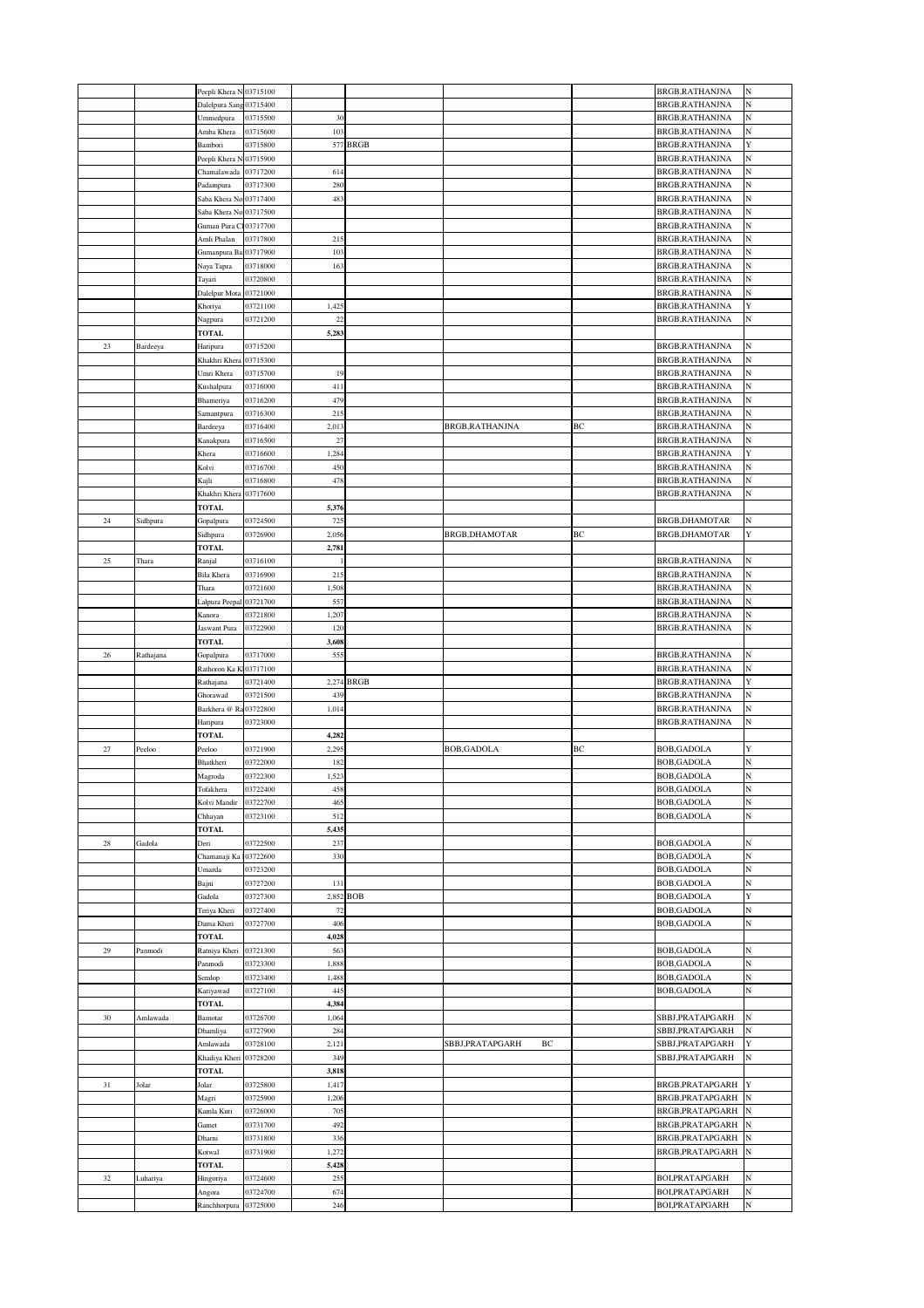|        |              | Kher Magri                 | 03726400             | 635            |                     |    | BOI, PRATAPGARH                            | N      |
|--------|--------------|----------------------------|----------------------|----------------|---------------------|----|--------------------------------------------|--------|
|        |              | Luhariya                   | 03726500             | 857            |                     |    | BOI, PRATAPGARH                            | Y      |
|        |              | Manawala                   | 03726600             | 167            |                     |    | BOI, PRATAPGARH                            | N      |
|        |              | Karmadi Khera 03730500     |                      | 373            |                     |    | BOI, PRATAPGARH                            | N      |
|        |              | Bambori Chhot 03731000     |                      | 323            |                     |    | BOI, PRATAPGARH                            | N      |
| 33     | Bari Lank    | <b>TOTAL</b><br>Chhotilank | 03731300             | 3,530<br>645   |                     |    | BRGB, PRATAPGARH                           | N      |
|        |              | Sitamagri                  | 03731400             | 456            |                     |    | <b>BRGB, PRATAPGARH</b>                    |        |
|        |              | Khanan                     | 03731500             | 5              |                     |    | BRGB, PRATAPGARH                           |        |
|        |              | Bari Lank                  | 03731600             | 1,608          |                     |    | BRGB, PRATAPGARH                           | Y      |
|        |              | Odwara                     | 03732600             | 307            |                     |    | BRGB, PRATAPGARH                           | N      |
|        |              | Karoli                     | 03732900             | 675            |                     |    | BRGB, PRATAPGARH                           | N      |
|        |              | TOTAL                      |                      | 3,696          |                     |    |                                            |        |
| 34     | Kalyanpura   | Gardori                    | 03728800             | 694            |                     |    | <b>BOB,GHOTARSI</b>                        | N      |
|        |              | Kalyanpura                 | 03728900             | 1,119          |                     |    | <b>BOB,GHOTARSI</b>                        |        |
|        |              | Richhawara                 | 03729200             | 868            |                     |    | <b>BOB,GHOTARSI</b>                        | N      |
|        |              | <b>TOTAL</b>               |                      | 2,681          |                     |    |                                            | N      |
| 35     | Barotha      | Patniya<br>Barotha         | 03735600<br>03735900 | 329<br>1,097   |                     |    | BOB, PRATAPGARH<br>BOB, PRATAPGARH         | Y      |
|        |              | Takrawad                   | 03736000             | 252            |                     |    | BOB, PRATAPGARH                            | N      |
|        |              | Sekri                      | 03736100             | 489            |                     |    | BOB, PRATAPGARH                            | N      |
|        |              | Jaswantpura                | 03736300             | 372            |                     |    | BOB, PRATAPGARH                            | N      |
|        |              | Theekariya                 | 03736400             | 418            |                     |    | BOB, PRATAPGARH                            | N      |
|        |              | <b>TOTAL</b>               |                      | 2,957          |                     |    |                                            |        |
| 36     | Kerwas       | Khatori                    | 03737300             | 137            |                     |    | <b>BRGB,KHEROT</b>                         | N      |
|        |              | Jogi Khera                 | 03737500             | 312            |                     |    | <b>BRGB,KHEROT</b>                         | N      |
|        |              | Dodiyar Khera              | 03737700             | 410            |                     |    | <b>BRGB,KHEROT</b>                         | N      |
|        |              | Dindor Khera               | 03738200             | 109            |                     |    | <b>BRGB,KHEROT</b>                         | N      |
|        |              | Sela Tonk                  | 03743000<br>03743100 | 79<br>225      |                     |    | <b>BRGB,KHEROT</b><br><b>BRGB,KHEROT</b>   | N<br>N |
|        |              | Ganwa Khera<br>Borwana     | 03745700             | 35             |                     |    | <b>BRGB,KHEROT</b>                         | N      |
|        |              | Nai Ka Pathar              | 03745800             | 344            |                     |    | <b>BRGB,KHEROT</b>                         | N      |
|        |              | Kerwas                     | 03745900             | 792            |                     |    | <b>BRGB,KHEROT</b>                         | N      |
|        |              | Jhaunda                    | 03746000             | 99             |                     |    | <b>BRGB,KHEROT</b>                         | N      |
|        |              | Jahazpur                   | 03746200             | 772            |                     |    | <b>BRGB,KHEROT</b>                         | N      |
|        |              | <b>TOTAL</b>               |                      | 3,314          |                     |    |                                            |        |
| 37     | Meriya Kheri | Sewra                      | 03713800             | 411            |                     |    | BRGB,BARAWARDA                             | N      |
|        |              | Jora Mahoora K03714000     |                      | 641            |                     |    | BRGB, BARAWARDA                            | N      |
|        |              | Meriya Kheri               | 03714100             | 1,053          |                     |    | BRGB, BARAWARDA                            | N      |
|        |              | Shikargah<br>Jakhli        | 03714200<br>03714300 | 108            |                     |    | BRGB, BARAWARDA<br>BRGB, BARAWARDA         | N      |
|        |              | Pipala Pani                | 03714400             | 31             |                     |    | BRGB, BARAWARDA                            | N      |
|        |              | Daikaniya                  | 03718200             | 1,739          |                     |    | BRGB, BARAWARDA                            | Y      |
|        |              | <b>TOTAL</b>               |                      | 3,983          |                     |    |                                            |        |
| 38     | Bori         | Bori                       | 03727000             | 1,638          |                     |    | BRGB, DHAMOTAR                             | Y      |
|        |              | Bhunwasiya                 | 03727800             | 1,035          |                     |    | BRGB, DHAMOTAR                             | N      |
|        |              | Kamliya                    | 03728000             | 335            |                     |    | BRGB, DHAMOTAR                             | N      |
|        |              | <b>TOTAL</b>               |                      | 3,008          |                     |    |                                            |        |
| 39     | Saree Peepli | Retha                      | 03712500             | 189            |                     |    | BRGB, BARAWARDA                            | N      |
|        |              | Talab                      | 03712600             | 71             |                     |    | BRGB, BARAWARDA                            | N      |
|        |              | Garhvela<br>Billi Khera    | 03712700<br>03712800 | 215<br>295     |                     |    | BRGB, BARAWARDA<br>BRGB, BARAWARDA         | N<br>N |
|        |              | Saree Peepli               | 03712900             | 431            |                     |    | BRGB, BARAWARDA                            | N      |
|        |              | Kesharpura                 | 03713000             | 100            |                     |    | BRGB, BARAWARDA                            | N      |
|        |              | Rughnathpura 03713100      |                      | 85             |                     |    | BRGB, BARAWARDA                            | N      |
|        |              | Teekhi Magri               | 03713200             | 32             |                     |    | BRGB, BARAWARDA                            |        |
|        |              | Unta Khera                 | 03713300             | 1,027          |                     |    | BRGB, BARAWARDA                            | N      |
|        |              | Kalmi                      | 03719000             | 50             |                     |    | BRGB, BARAWARDA                            | N      |
|        |              | <b>TOTAL</b>               |                      | 2,495          |                     |    |                                            |        |
| $40\,$ | Gyaspur      | Anoppura                   | 03718800             | 584            |                     |    | AB,ACHALPUR                                | N      |
|        |              | Karma Khera                | 03719100             | 572            |                     |    | AB,ACHALPUR                                | N      |
|        |              | Jamboo Vela                | 03719200             | 499            | <b>AB, ACHALPUR</b> |    | AB,ACHALPUR                                | N<br>Y |
|        |              | Gyaspur<br><b>TOTAL</b>    | 03719400             | 2,655<br>4,310 |                     | BC | AB,ACHALPUR                                |        |
| $41\,$ | Pal          | Rana                       | 03711800             | 491            |                     |    | <b>AB, ACHALPUR</b>                        | N      |
|        |              | Talaipal                   | 03711900             | 96             |                     |    | <b>AB, ACHALPUR</b>                        | N      |
|        |              | Mand Kalan                 | 03712000             | 1,180          |                     |    | <b>AB, ACHALPUR</b>                        | N      |
|        |              | Khalel                     | 03712100             | 326            |                     |    | <b>AB, ACHALPUR</b>                        | N      |
|        |              | Pal                        | 03712200             | 1,590          |                     |    | AB,ACHALPUR                                | Y      |
|        |              | Patiya Pal                 | 03712300             | 154            |                     |    | AB,ACHALPUR                                | N      |
|        |              | Reecharipal                | 03712400             | 423            |                     |    | <b>AB, ACHALPUR</b>                        | N      |
|        |              | Waloriya                   | 03742100             | 116            |                     |    | AB,ACHALPUR                                | N      |
|        |              | <b>TOTAL</b>               |                      | 4,376          |                     |    |                                            |        |
| $42\,$ | Nakor        | Nalwa                      | 03718600<br>03718700 | 627<br>893     |                     |    | <b>AB, ACHALPUR</b><br><b>AB, ACHALPUR</b> | N<br>N |
|        |              | Rohan Khera<br>Nakor       | 03718900             | 1,828          |                     |    | AB,ACHALPUR                                | Y      |
|        |              | Jamboo Khera 03719800      |                      | 577            |                     |    | AB,ACHALPUR                                | N      |
|        |              | Bihara                     | 03719900             | 857            |                     |    | <b>AB, ACHALPUR</b>                        | N      |
|        |              | Teela                      | 03720000             | 912            |                     |    | <b>AB, ACHALPUR</b>                        | N      |
|        |              | <b>TOTAL</b>               |                      | 5,694          |                     |    |                                            |        |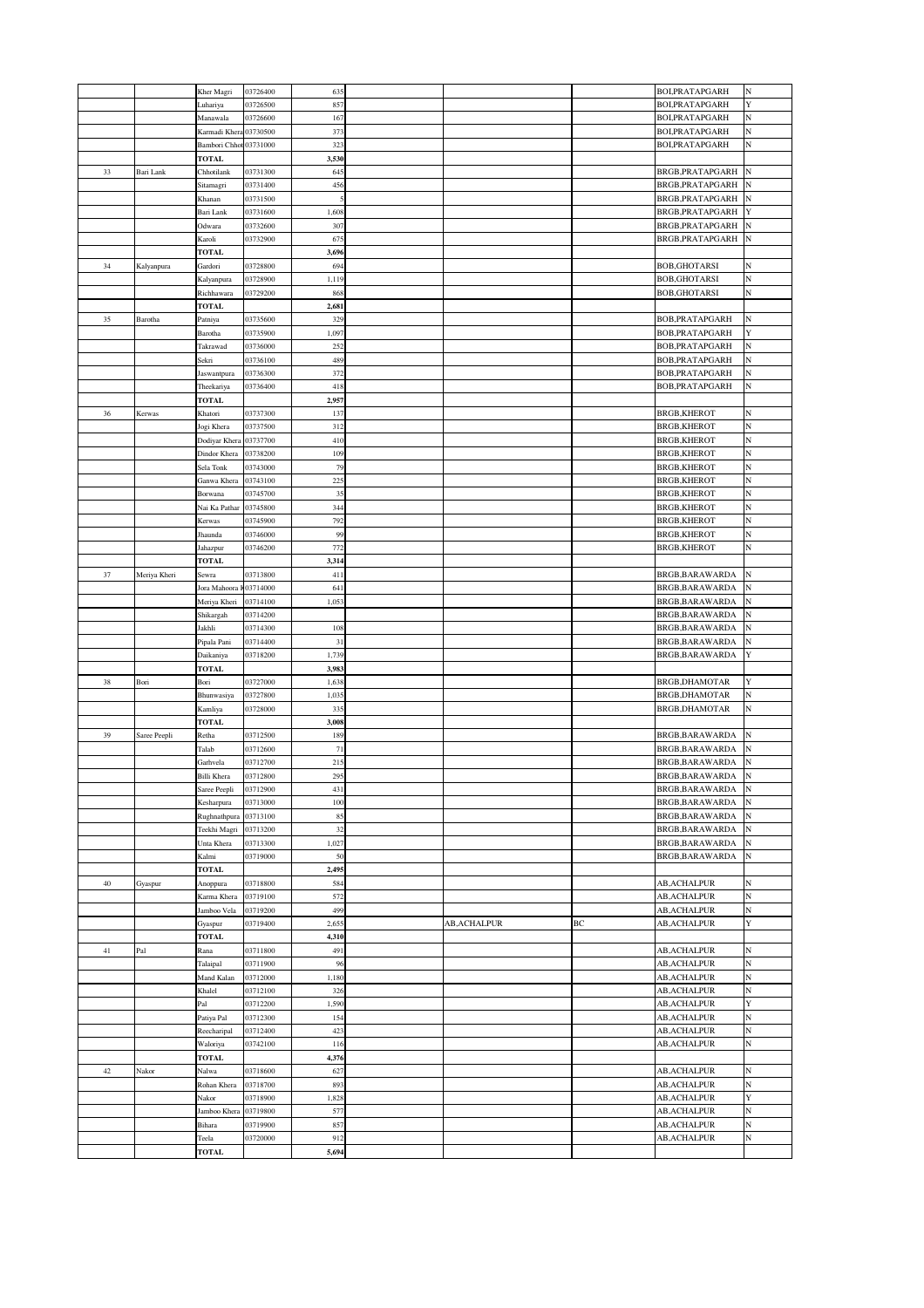#### **NUMBER OF VILLAGES UNDER EACH GRAM PANCHAYAT Name of Panchayat Samiti : Arnod(0014)**

| Location code of            | Name of         |                           | Name of Village & Code | <b>Total</b><br>Population | Name of<br>bank with                         |                                         | FI Identified village (2000+ population<br><b>Villages</b> )                        | <b>Name of Service Area</b>            | Post<br>office/sub-   |
|-----------------------------|-----------------|---------------------------|------------------------|----------------------------|----------------------------------------------|-----------------------------------------|-------------------------------------------------------------------------------------|----------------------------------------|-----------------------|
| <b>Village</b><br>Panchayat | Panchayat       | Name of<br><b>Village</b> | Code                   | Person                     | branch/<br><b>Branches</b> at<br>the Village | Name of<br>allotted bank<br>with branch | Proposed/existing delivery<br>mode of Banking Services i.e.<br><b>BC/ATM/Branch</b> | <b>Bank of Gram</b><br>Panchayat       | Post office<br>Yes/No |
| 1                           | $\mathbf 2$     | 3                         | 4                      | 5                          | 6                                            | 7(a)                                    | 7(b)                                                                                | 8                                      | 9                     |
| 01                          | Achlawada       | Achlawada                 | 03748900               | 1,939                      |                                              |                                         |                                                                                     | SBBJ, ARNOD                            | Y                     |
|                             |                 | Ganga Khoh                | 03748100               | 141                        |                                              |                                         |                                                                                     | SBBJ, ARNOD                            | N                     |
|                             |                 | Jhankar                   | 03749300               | 289                        |                                              |                                         |                                                                                     | SBBJ, ARNOD                            | N                     |
|                             |                 | Khora                     | 03749100               | 190                        |                                              |                                         |                                                                                     | SBBJ, ARNOD                            | N                     |
|                             |                 | Lalpura                   | 03749000               | 209                        |                                              |                                         |                                                                                     | SBBJ, ARNOD                            | N                     |
|                             |                 | Naya Khera                | 03749200               | 238                        |                                              |                                         |                                                                                     | SBBJ, ARNOD                            | N                     |
|                             |                 | Dhurawato Ka              | 03747900               | 231                        |                                              |                                         |                                                                                     | SBBJ,ARNOD                             | N                     |
|                             |                 | <b>TOTAL</b>              |                        | 3,237                      |                                              |                                         |                                                                                     |                                        |                       |
| 02                          | Lalgarh         | Cheekat                   | 03751200               | 205                        |                                              |                                         |                                                                                     | SBBJ, ARNOD                            | N                     |
|                             |                 | Kanad                     | 03752100               | 1,266                      |                                              |                                         |                                                                                     | SBBJ,ARNOD                             | N                     |
|                             |                 | Lalgarh                   | 03752000               | 901                        |                                              |                                         |                                                                                     | SBBJ, ARNOD                            | N                     |
|                             |                 | Oda                       | 03751500               | 255                        |                                              |                                         |                                                                                     | <b>SBBJ, ARNOD</b>                     | N                     |
|                             |                 | Peepalya                  | 03751400               | 159                        |                                              |                                         |                                                                                     | <b>SBBJ, ARNOD</b>                     | N                     |
|                             |                 | Roopaghati                | 03751300               | 151                        |                                              |                                         |                                                                                     | SBBJ, ARNOD                            | N                     |
|                             |                 | Gotameshwar               | 03751100               | 288                        |                                              |                                         |                                                                                     | SBBJ,ARNOD                             | N                     |
|                             |                 | <b>TOTAL</b>              |                        | 3,225                      |                                              |                                         |                                                                                     |                                        |                       |
| 3                           | Arnod           | Arnod                     | 03751000               | 5,537                      | <b>BOB/SBBJ</b>                              |                                         |                                                                                     | SBBJ,BOB ,ARNOD                        | Y                     |
| $\overline{4}$              | Veerawali       | Baneriya Kalan 03749500   |                        | 568                        |                                              |                                         |                                                                                     | SBBJ,BOB ,ARNOD                        | N                     |
|                             |                 | Chacha Kheri              | 03749600               | 570                        |                                              |                                         |                                                                                     | SBBJ,BOB, ARNOD                        | N                     |
|                             |                 | Mandawara                 | 03749700               | 1,033                      |                                              |                                         |                                                                                     | SBBJ,BOB ,ARNOD                        | N                     |
|                             |                 | Veerawali                 | 03749400               | 1,339                      |                                              |                                         |                                                                                     | SBBJ,BOB,ARNOD                         | N                     |
|                             |                 | <b>TOTAL</b>              |                        | 3,510                      |                                              |                                         |                                                                                     |                                        |                       |
| 5                           | Nogawan         | Baga Kheri                | 03753700               |                            |                                              |                                         |                                                                                     | <b>BOB, ARNOD</b>                      | N                     |
|                             |                 | Dewaldi                   | 03753200               | 611                        |                                              |                                         |                                                                                     | <b>BOB, ARNOD</b>                      | N                     |
|                             |                 | Faredi                    | 03753800               | 591                        |                                              |                                         |                                                                                     | BOB,ARNOD                              | N                     |
|                             |                 | Mata Ji Ka See 03753100   |                        | 64                         |                                              |                                         |                                                                                     | <b>BOB, ARNOD</b>                      | N                     |
|                             |                 | Padooni                   | 03753300               | 745                        |                                              |                                         |                                                                                     | <b>BOB, ARNOD</b>                      | N                     |
|                             |                 | Nogawan                   | 03750800               | 1,162                      |                                              |                                         |                                                                                     | <b>BOB, ARNOD</b>                      | N                     |
|                             |                 | <b>TOTAL</b>              |                        | 3,173                      |                                              |                                         |                                                                                     |                                        |                       |
| 6                           | Bedma           | Bedma                     | 03750700               | 1,093                      |                                              |                                         |                                                                                     | <b>BOB, ARNOD</b>                      | N                     |
|                             |                 | Hamja Kheri               | 03750600               | 242                        |                                              |                                         |                                                                                     | <b>BOB, ARNOD</b>                      | N                     |
|                             |                 | Jethiya Kheri             | 03750500               | 302                        |                                              |                                         |                                                                                     | <b>BOB, ARNOD</b>                      | N                     |
|                             |                 | Nagdera                   | 03750900               | 942                        |                                              |                                         |                                                                                     | <b>BOB, ARNOD</b>                      | N                     |
|                             |                 | Reechha                   | 03750400               | 455                        |                                              |                                         |                                                                                     | <b>BOB,ARNOD</b>                       | N                     |
|                             |                 | <b>TOTAL</b>              |                        | 3,034                      |                                              |                                         |                                                                                     |                                        |                       |
| $\tau$                      | Jajali          | Athinera                  | 03750100               | 736                        |                                              |                                         |                                                                                     | <b>BOB, ARNOD</b>                      | N                     |
|                             |                 | Nathu Kheri               | 03750000               | 59                         |                                              |                                         |                                                                                     | <b>BOB, ARNOD</b>                      | N                     |
|                             |                 | Ratangarh                 | 03753500               | $\overline{4}$             |                                              |                                         |                                                                                     | <b>BOB, ARNOD</b><br><b>BOB, ARNOD</b> | N<br>N                |
|                             |                 | Seengpuriya Ch03750300    | 03749900               | 243<br>206                 |                                              |                                         |                                                                                     | <b>BOB, ARNOD</b>                      | N                     |
|                             |                 | Uchwaniyan<br>Vanpura     | 03753400               | 391                        |                                              |                                         |                                                                                     | <b>BOB, ARNOD</b>                      | N                     |
|                             |                 | Jajali                    | 03749800               | 1,531                      |                                              |                                         |                                                                                     | <b>BOB, ARNOD</b>                      | Y                     |
|                             |                 | <b>TOTAL</b>              |                        | 3,170                      |                                              |                                         |                                                                                     |                                        |                       |
| 8                           | Choopna         | Barwas Khurd              | 03752900               | 293                        |                                              |                                         |                                                                                     | <b>BOB,CHUPNA</b>                      | N                     |
|                             |                 | Choopna                   | 03753900               |                            | 1,892 BOB                                    |                                         |                                                                                     | <b>BOB,CHUPNA</b>                      | Y                     |
|                             |                 | Loopri                    | 03753000               | 711                        |                                              |                                         |                                                                                     | <b>BOB,CHUPNA</b>                      | N                     |
|                             |                 | Ramnagar                  | 03752800               | 649                        |                                              |                                         |                                                                                     | <b>BOB,CHUPNA</b>                      | N                     |
|                             |                 | Tanda                     | 03753600               | 939                        |                                              |                                         |                                                                                     | BOB,CHUPNA                             | N                     |
|                             |                 | Kodinera                  | 03750200               | 708                        |                                              |                                         |                                                                                     | BOB,CHUPNA                             | N                     |
|                             |                 | <b>TOTAL</b>              |                        | 5,192                      |                                              |                                         |                                                                                     |                                        |                       |
| 9                           | Sakhthali Khurd | Kankariya                 | 03752600               | 344                        |                                              |                                         |                                                                                     | <b>BOB,CHUPNA</b>                      | N                     |
|                             |                 | Kharkhara                 | 03752700               | 1,478                      |                                              |                                         |                                                                                     | BOB,CHUPNA                             | N                     |
|                             |                 | Mahuri Khera              | 03752400               | 295                        |                                              |                                         |                                                                                     | BOB,CHUPNA                             | N                     |
|                             |                 | Sakhthali Khur 03752500   |                        | 1,976                      |                                              |                                         |                                                                                     | BOB,CHUPNA                             | N                     |
|                             |                 | Ummedpura                 | 03752200               | 176                        |                                              |                                         |                                                                                     | <b>BOB,CHUPNA</b>                      | N                     |
|                             |                 | <b>TOTAL</b>              |                        | 4,269                      |                                              |                                         |                                                                                     |                                        |                       |
|                             |                 |                           |                        |                            |                                              |                                         |                                                                                     |                                        |                       |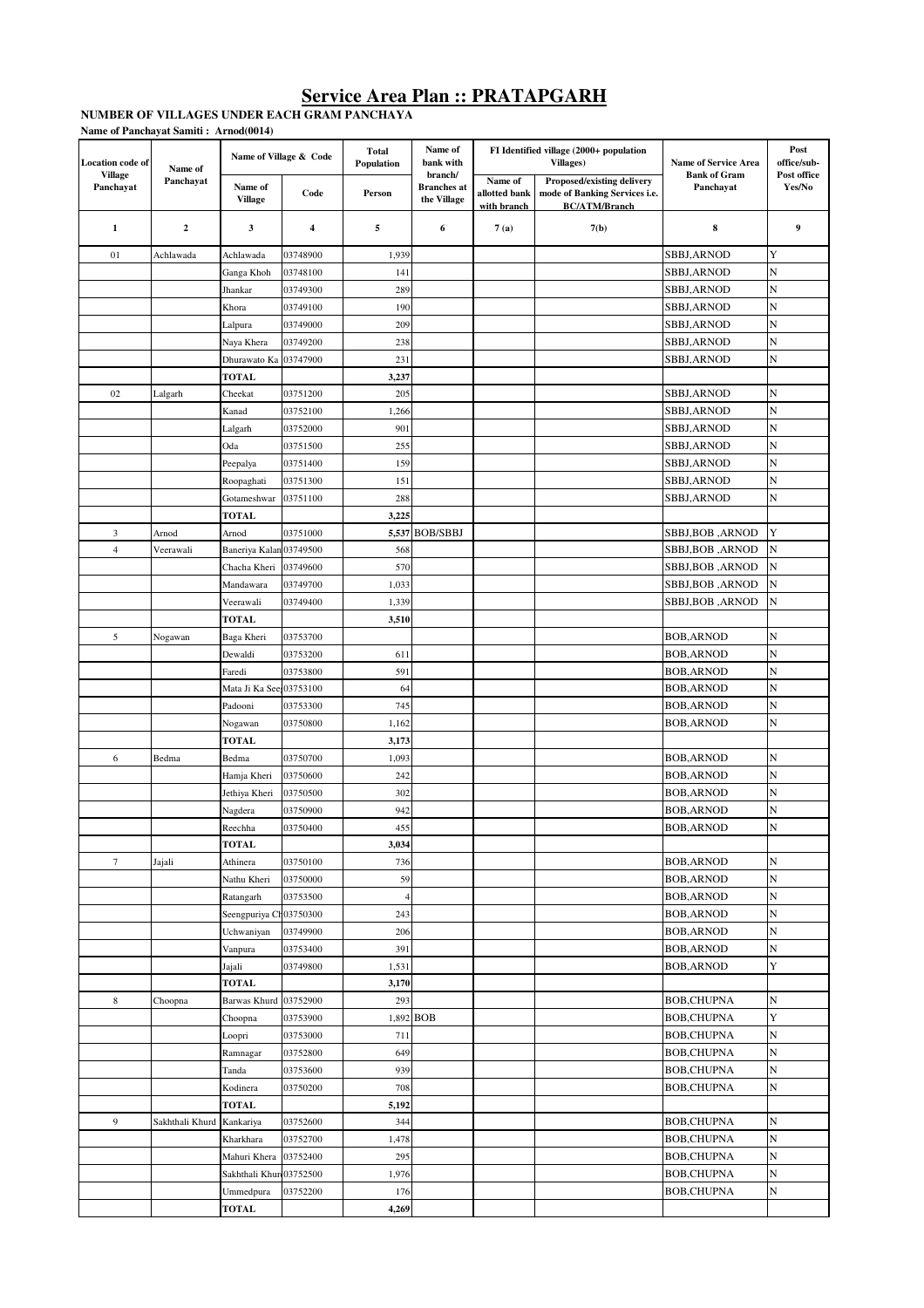| 10 | Raipur        | Gatkar                 | 03762200  | 194   |                    | SBBJ, SALAMGARH N |             |
|----|---------------|------------------------|-----------|-------|--------------------|-------------------|-------------|
|    |               | Guwali                 | 03763600  | 153   |                    | SBBJ,SALAMGARH    | ${\bf N}$   |
|    |               | Jamboo Kudi            | 03759900  | 235   |                    | SBBJ, SALAMGARH   | ${\bf N}$   |
|    |               | Jharmari               | 03759800  | 349   |                    | SBBJ, SALAMGARH   | $\mathbf N$ |
|    |               | Khajoori               | 03760300  | 185   |                    | SBBJ,SALAMGARH    | ${\bf N}$   |
|    |               | Raipur                 | 03760000  | 1,099 |                    | SBBJ, SALAMGARH   | N           |
|    |               | Ranon Ka Kher03760600  |           | 416   |                    | SBBJ,SALAMGARH    | N           |
|    |               | Sardarpura             | 03759700  | 666   |                    | SBBJ,SALAMGARH    | $\mathbb N$ |
|    |               | Sat Mahuri             | 03759600  | 222   |                    | SBBJ,SALAMGARH    | ${\bf N}$   |
|    |               | Suthar Ghati           | 03760100  | 306   |                    | SBBJ,SALAMGARH    | ${\bf N}$   |
|    |               | Talab Khera            | 03761000  | 126   |                    | SBBJ, SALAMGARH   | N           |
|    |               | Diwala                 | 03759500  | 485   |                    | SBBJ,SALAMGARH    | ${\bf N}$   |
|    |               | <b>TOTAL</b>           |           | 4,436 |                    |                   |             |
| 11 | Raipur Jangal | Baman Kheri            | 03760500  | 251   |                    | SBBJ,SALAMGARH    | ${\bf N}$   |
|    |               | Bhoori Ghata           | 03764200  | 127   |                    | SBBJ,SALAMGARH    | N           |
|    |               | Bujon Ka Kher 03760900 |           | 160   |                    | SBBJ,SALAMGARH    | N           |
|    |               | Karai Khera            | 03760700  | 225   |                    | SBBJ,SALAMGARH    | ${\bf N}$   |
|    |               | Khanpura               | 03760800  | 25    |                    | SBBJ, SALAMGARH   | $\mathbf N$ |
|    |               | Kumharon Ka            | 103763900 | 38    |                    | SBBJ, SALAMGARH   | N           |
|    |               | Mahuri Khera           | 03760400  | 100   |                    | SBBJ, SALAMGARH   | N           |
|    |               | Mana Peepli            | 03764400  | 163   |                    | SBBJ,SALAMGARH    | ${\bf N}$   |
|    |               | Nandi Khera            | 03763700  | 485   |                    | SBBJ,SALAMGARH    | ${\bf N}$   |
|    |               | Nawa Khera             | 03761900  | 342   |                    | SBBJ,SALAMGARH    | $\mathbb N$ |
|    |               | Padriyon Ka Kl03761700 |           | 134   |                    | SBBJ,SALAMGARH    | $\mathbf N$ |
|    |               | Raipur Jangal          | 03761800  | 959   |                    | SBBJ, SALAMGARH   | ${\bf N}$   |
|    |               | Roopgarh               | 03764000  | 94    |                    | SBBJ, SALAMGARH   | $\mathbf N$ |
|    |               | Sagron Ka Khe 03763800 |           | 256   |                    | SBBJ,SALAMGARH    | N           |
|    |               | Seegaron Ka K 03761600 |           | 368   |                    | SBBJ,SALAMGARH    | $\mathbf N$ |
|    |               | Veerpura               | 03764300  | 497   |                    | SBBJ,SALAMGARH    | $\mathbf N$ |
|    |               | Bhandariya             | 03760200  | 63    |                    | SBBJ,SALAMGARH    | $\mathbf N$ |
|    |               | <b>TOTAL</b>           |           | 4,287 |                    |                   |             |
| 12 | Fatehgarh     | Manpura Khurc03754400  |           | 302   |                    | <b>BOB,CHUPNA</b> | N           |
|    |               | Nagdi                  | 03755400  | 1,062 |                    | <b>BOB,CHUPNA</b> | N           |
|    |               | Narayanpura            | 03755100  | 57    |                    | <b>BOB,CHUPNA</b> | N           |
|    |               | Pingthali              | 03755300  | 219   |                    | BOB,CHUPNA        | N           |
|    |               | Ukala                  | 03755200  | 314   |                    | BOB,CHUPNA        | $\mathbf N$ |
|    |               | Fatehgarh              | 03754300  | 1,282 |                    | BOB,CHUPNA        | N           |
|    |               | <b>TOTAL</b>           |           | 3,236 |                    |                   |             |
| 13 | Heenglat      | <b>Bhaisa Dawar</b>    | 03755000  | 340   |                    | SBBJ,SALAMGARH    | $\mathbf N$ |
|    |               | Bheempura              | 03754700  | 464   |                    | SBBJ, SALAMGARH   | ${\bf N}$   |
|    |               | Bhogpura               | 03757400  | 164   |                    | SBBJ, SALAMGARH N |             |
|    |               | Depur                  | 03757100  | 465   |                    | SBBJ,SALAMGARH    | $\mathbf N$ |
|    |               | Heenglat               | 03754900  | 1,228 |                    | SBBJ,SALAMGARH    | N           |
|    |               | Kanar                  | 03757000  | 442   |                    | SBBJ, SALAMGARH   | ${\bf N}$   |
|    |               | Khajoori               | 03757300  | 92    |                    | SBBJ, SALAMGARH   | ${\bf N}$   |
|    |               | Mewadi                 | 03754600  | 379   |                    | SBBJ, SALAMGARH   | ${\bf N}$   |
|    |               | Pathari                | 03757200  | 10    |                    | SBBJ, SALAMGARH   | ${\bf N}$   |
|    |               | Pratappura             | 03754800  | 712   |                    | SBBJ, SALAMGARH   | ${\bf N}$   |
|    |               | Mokha Ka Ton           | 03754500  | 102   |                    | SBBJ, SALAMGARH   | $\mathbf N$ |
|    |               | <b>TOTAL</b>           |           | 4,398 |                    |                   |             |
| 14 | Moheda        | Dorana                 | 03755700  | 1,755 |                    | <b>BOB,CHUPNA</b> | N           |
|    |               | Moheda                 | 03754200  | 1,662 |                    | <b>BOB,CHUPNA</b> | Y           |
|    |               | <b>TOTAL</b>           |           | 3,417 |                    |                   |             |
| 15 | Achnara       | Barkheri               | 03755600  | 616   |                    | <b>BOB, DALOT</b> | N           |
|    |               | Barwas Kalan           | 03756700  | 2,064 | <b>BOB DALOTBC</b> | <b>BOB, DALOT</b> | Y           |
|    |               | Kachnara               | 03756500  | 1,003 |                    | BOB, DALOT        | N           |
|    |               | Morundi                | 03756900  | 247   |                    | <b>BOB, DALOT</b> | N           |
|    |               | Udiya Kheri            | 03756800  | 568   |                    | BOB, DALOT        | N           |
|    |               | Achnara                | 03755500  | 733   |                    | <b>BOB, DALOT</b> | N           |
|    |               | <b>TOTAL</b>           |           | 5,231 |                    |                   |             |
| 16 | Salamgarh     | Lamba Ghata            | 03757800  | 176   |                    | SBBJ,SALAMGARH    | ${\bf N}$   |
|    |               | Langariya              | 03758300  | 221   |                    | SBBJ, SALAMGARH   | N           |
|    |               | Nawa Khera             | 03758100  | 183   |                    | SBBJ, SALAMGARH   | N           |
|    |               | Padampuri              | 03757900  | 123   |                    | SBBJ, SALAMGARH   | N           |
|    |               | Pagara                 | 03758000  | 166   |                    | SBBJ,SALAMGARH    | $\mathbf N$ |
|    |               |                        |           |       |                    |                   |             |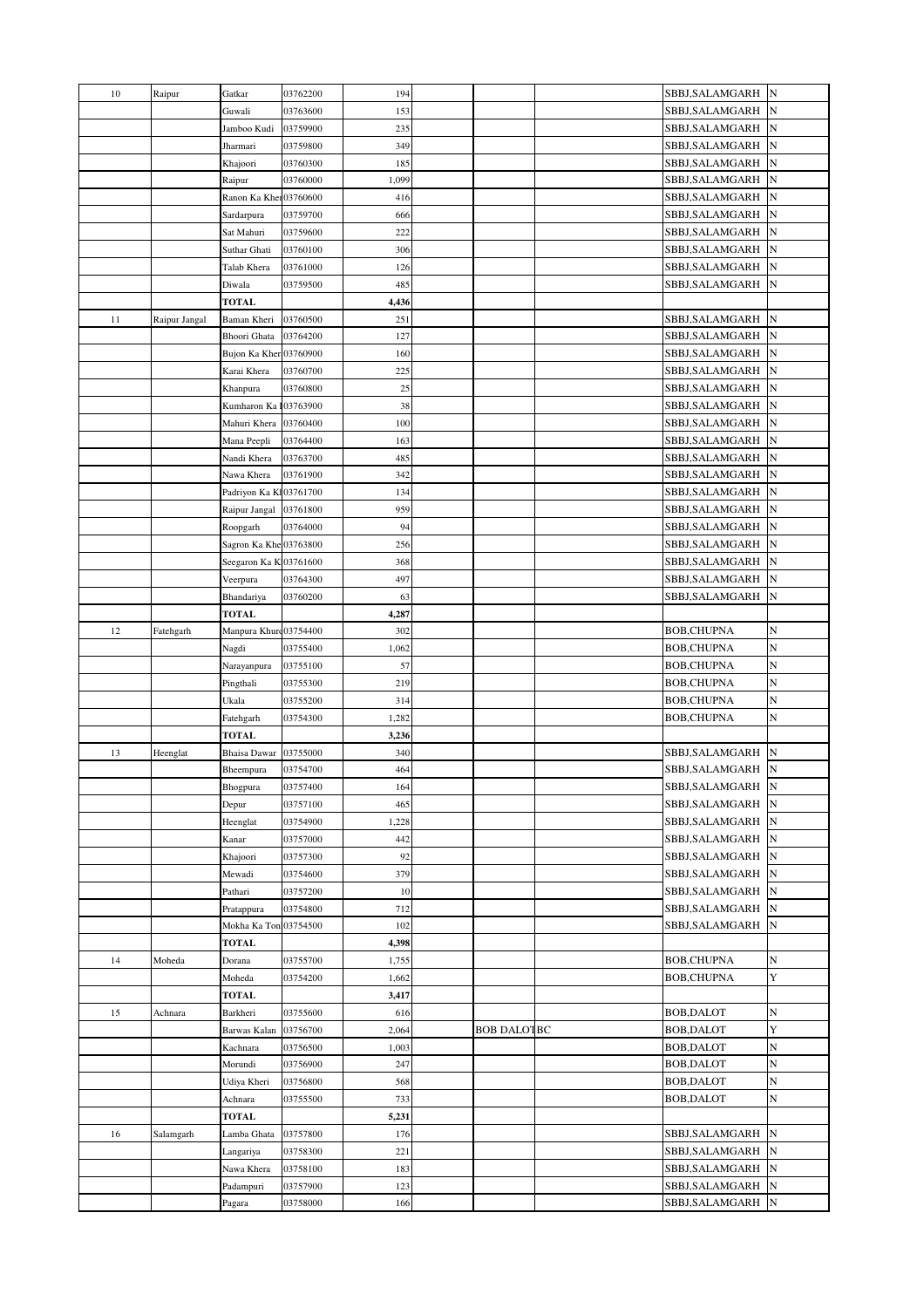|        |                | Ramjhara                | 03757700 | 100   |            |                     | SBBJ, SALAMGARH           | ${\bf N}$   |
|--------|----------------|-------------------------|----------|-------|------------|---------------------|---------------------------|-------------|
|        |                | Salamgarh               | 03758200 |       | 2,590 SBBJ |                     | SBBJ,SALAMGARH            | Y           |
|        |                | Shambhoopura 03757600   |          | 55    |            |                     | SBBJ, SALAMGARH           | ${\bf N}$   |
|        |                | Talab Khera             | 03762100 | 200   |            |                     | SBBJ, SALAMGARH           | ${\bf N}$   |
|        |                | Mau Khera               | 03757500 | 472   |            |                     | SBBJ, SALAMGARH           | ${\bf N}$   |
|        |                | <b>TOTAL</b>            |          | 4,286 |            |                     |                           |             |
| 17     | Kotri          | Kotri                   | 03756000 | 2,965 |            | <b>BOB CHUPNBC</b>  | <b>BOB,CHUPNA</b>         | Y           |
| 18     | Mowai          | Diwala                  | 03754100 | 719   |            |                     | <b>BOB,CHUPNA</b>         | $\mathbf N$ |
|        |                | Parpatiya               | 03755800 | 317   |            |                     | <b>BOB,CHUPNA</b>         | $\,$ N      |
|        |                | Sholi                   | 03755900 | 671   |            |                     | <b>BOB, CHUPNA</b>        | N           |
|        |                | Mowai                   | 03754000 | 1,794 |            |                     | <b>BOB,CHUPNA</b>         | Y           |
|        |                | <b>TOTAL</b>            |          | 3,501 |            |                     |                           |             |
| 19     | Dalot          | Dalot                   | 03759400 |       | 4,476 BOB  |                     | BOB, DALOT                | Y           |
|        |                | Chandera                | 03759300 | 1,996 |            |                     | BOB, DALOT                | $\,$ N      |
|        |                | <b>TOTAL</b>            |          | 6,472 |            |                     |                           |             |
| 20     | Neenor         | Jalandhar Kher 03762900 |          | 99    |            |                     | <b>BOB, DALOT</b>         | N           |
|        |                | Lakhaniya               | 03762500 | 435   |            |                     | BOB, DALOT                | N           |
|        |                | Neenor                  | 03762400 | 2,314 |            | <b>BOB DALOTBC</b>  | BOB, DALOT                | Y           |
|        |                | Lala Kheri              | 03762300 | 485   |            |                     | BOB, DALOT                | N           |
|        |                | <b>TOTAL</b>            |          | 3,333 |            |                     |                           |             |
| 21     | Bordiya        | Bordiya                 | 03762800 | 1,800 |            |                     | <b>BOB, BADISA</b>        | N           |
|        |                | Panchewa                | 03762700 | 257   |            |                     | BOB, BADISA               | $\,$ N      |
|        |                | Khoontwas               | 03762600 | 1,008 |            |                     | BOB, BADISA               | N           |
|        |                | <b>TOTAL</b>            |          | 3,065 |            |                     |                           |             |
| $22\,$ | Uthel          | Banslai                 | 03763100 | 1,487 |            |                     | BOB, BADISAKTHLI          | $\mathbf N$ |
|        |                | Manpura Khurc03763400   |          | 185   |            |                     | BOB, BADISAKTHLI          | ${\bf N}$   |
|        |                | Pooniya Kheri 03763200  |          | 419   |            |                     | BOB, BADISAKTHLI          | ${\bf N}$   |
|        |                | Uthel                   | 03763300 | 1,102 |            |                     | BOB, BADISAKTHLI          | ${\bf N}$   |
|        |                | Kesharpura              | 03762000 | 261   |            |                     | BOB,BADISA                | N           |
|        |                | TOTAL                   |          | 3,454 |            |                     |                           |             |
| 23     | Bari Sakhthali | Mothiya                 | 03765400 | 1,341 |            |                     | BOB, BADISAKHTHL N        |             |
|        |                | Bari Sakhthali          | 03763000 |       | 2,347 BOB  |                     | BOB, BADISAKHTHLIY        |             |
|        |                | <b>TOTAL</b>            |          | 3,688 |            |                     |                           |             |
| 24     | Kangarh        | Hameerpura              | 03764500 | 498   |            |                     | <b>BOB, BADISAKTHLI</b> N |             |
|        |                | Kangarh                 | 03764600 | 2,074 |            | <b>BOB BADIS BC</b> | BOB, BADISAKTHLI          | $\mathbf N$ |
|        |                | Sarkot                  | 03764700 | 1,240 |            |                     | <b>BOB, BADISAKTHLI</b>   | $\mathbb N$ |
|        |                | Manpura Kalan 03763500  |          | 860   |            |                     | BOB, BADISAKTHLI          | ${\bf N}$   |
|        |                | TOTAL                   |          | 4,672 |            |                     |                           |             |
| 25     | Chakoonda      | Chakoonda               | 03759100 | 1,041 |            |                     | BOB, DALOT                | Y           |
|        |                | Moba Kheri              | 03756400 | 379   |            |                     | BOB, DALOT                | $\,$ N      |
|        |                | Semal Kheri             | 03756200 | 689   |            |                     | <b>BOB, DALOT</b>         | ${\bf N}$   |
|        |                | Siliya Kheri            | 03759200 | 606   |            |                     | BOB, DALOT                | N           |
|        |                | Mandwi                  | 03756100 | 563   |            |                     | BOB, DALOT                | $\,$ N      |
|        |                | TOTAL                   |          | 3,278 |            |                     | BOB, DALOT                | $\mathbf N$ |
| 26     | Sewana         | Sewana                  | 03758500 | 3,768 |            | <b>SALAMGAI BC</b>  | SBBJ, SALAMGARH           | Y           |
|        |                | Lapariya Rundi 03758400 |          | 482   |            |                     | SBBJ, SALAMGARH           | ${\bf N}$   |
|        |                | <b>TOTAL</b>            |          | 4,250 |            |                     |                           |             |
| 27     | Bhachundla     | Bhachundla              | 03758700 | 483   |            |                     | <b>BOB, DALOT</b>         | Y           |
|        |                | Kheri                   | 03758600 | 310   |            |                     | BOB, DALOT                | N           |
|        |                | Mal Chacha Kh03756600   |          | 17    |            |                     | <b>BOB, DALOT</b>         | N           |
|        |                |                         |          |       |            |                     | BOB, DALOT                | N           |
|        |                | Malpeeprodi             | 03758800 | 349   |            |                     |                           |             |
|        |                | Meerawata               | 03759000 | 681   |            |                     | BOB, DALOT                | N           |
|        |                | Peeprodi                | 03758900 | 577   |            |                     | BOB, DALOT                | N           |
|        |                | Jeerawata               | 03756300 | 1,335 |            |                     | BOB, DALOT                | N           |
|        |                | <b>TOTAL</b>            |          | 3,752 |            |                     |                           |             |
| 28     | Ambeerama      | Ajanda                  | 03764900 | 555   |            |                     | BOB, BADISAKTHLI          | N           |
|        |                | Bhaison Ki Nal 03765100 |          | 285   |            |                     | BOB, BADISAKTHLI          | $\mathbf N$ |
|        |                | Bhat Bhamriya 03765000  |          | 1,213 |            |                     | BOB, BADISAKTHLI          | $\mathbf N$ |
|        |                | Luhar Khali             | 03765200 | 1,609 |            |                     | BOB, BADISAKTHLI          | $\mathbf N$ |
|        |                | Lalpura                 | 03764800 | 402   |            |                     | BOB, BADISAKTHLI          | ${\bf N}$   |
|        |                | Ambeerama               | 03765300 | 1,940 |            |                     | BOB, BADISAKTHLI          | Y           |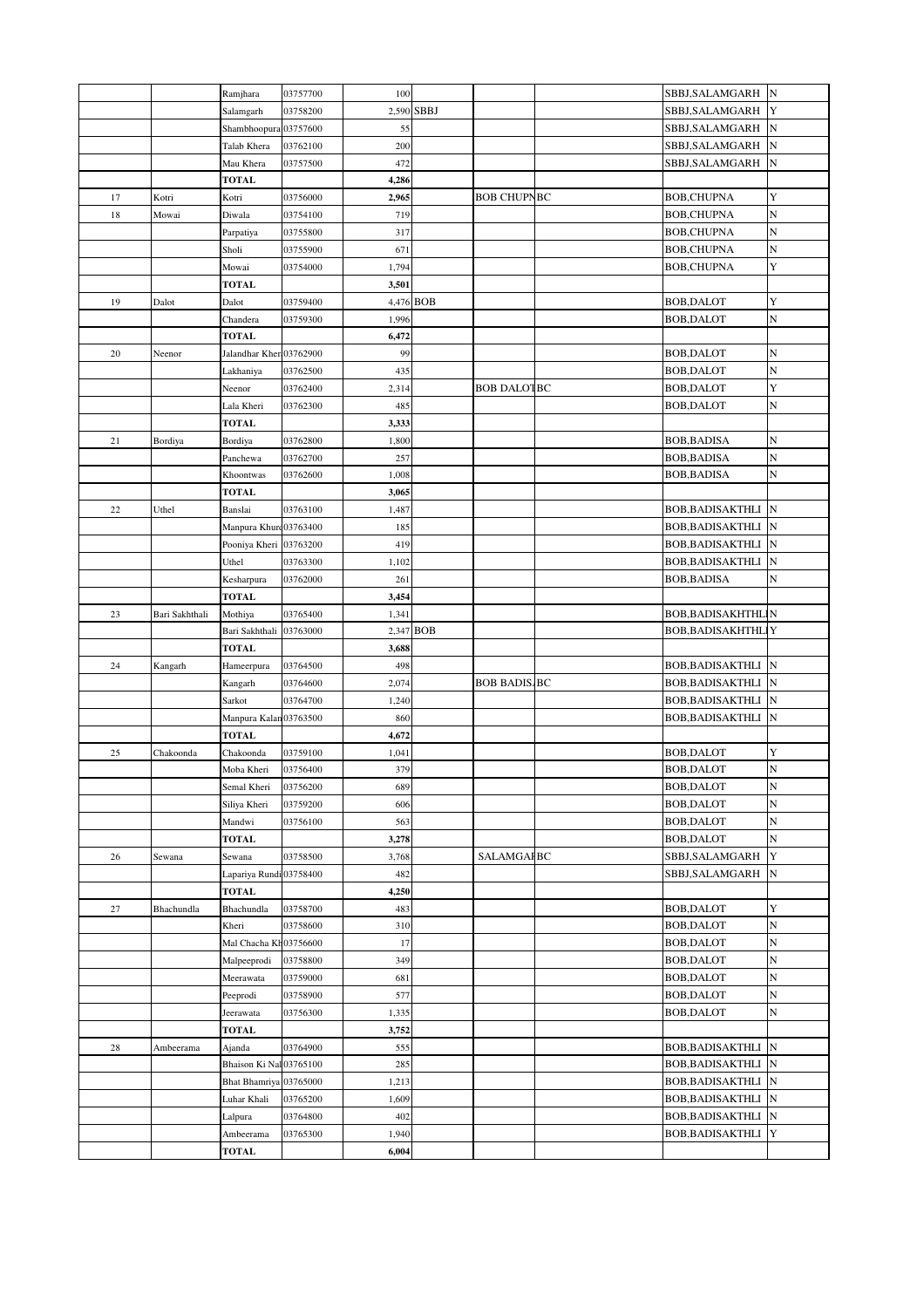#### **NUMBER OF VILLAGES UNDER EACH GRAM PANCHAYAT Name of Panchayat Samiti : Chhoti Sadri(0011)**

| <b>Location</b> code    | Name of<br>Panchayat | Name of Village & Code    |           | <b>Total Population</b> | Name of<br>bank with                                                                                                                                                           |                                  | FI Identified village (2000+ population<br>Villages) | <b>Name of Service Area</b> | Post<br>office/sub- |
|-------------------------|----------------------|---------------------------|-----------|-------------------------|--------------------------------------------------------------------------------------------------------------------------------------------------------------------------------|----------------------------------|------------------------------------------------------|-----------------------------|---------------------|
| of Village<br>Panchayat |                      | Name of<br><b>Village</b> | Code      | Person                  | branch/<br>Name of<br>Proposed/existing delivery<br><b>Branches</b> at<br>mode of Banking Services i.e.<br>allotted bank<br>the Village<br>with branch<br><b>BC/ATM/Branch</b> | <b>Bank of Gram</b><br>Panchayat | Post office<br>Yes/No                                |                             |                     |
| 1                       | $\mathbf{2}$         | 3                         | 4         | 5                       | 6                                                                                                                                                                              | 7(a)                             | 7(b)                                                 | 8                           | $\boldsymbol{9}$    |
| 01                      | Bambori              | Bambori                   | 03681400  | 2,878                   | <b>BRGB</b>                                                                                                                                                                    |                                  |                                                      | <b>BRGB, BAMBORI</b>        | Y                   |
|                         |                      | Kulmiya                   | 03681500  | 286                     |                                                                                                                                                                                |                                  |                                                      | <b>BRGB, BAMBORI</b>        | N                   |
|                         |                      | Gurli                     | 03681600  | 724                     |                                                                                                                                                                                |                                  |                                                      | BRGB, BAMBORI               | N                   |
|                         |                      | Nanama Ki Bh: 03681700    |           | 474                     |                                                                                                                                                                                |                                  |                                                      | <b>BRGB, BAMBORI</b>        | N                   |
|                         |                      | Harmatiya Jage 03681800   |           | 1,230                   |                                                                                                                                                                                |                                  |                                                      | <b>BRGB, BAMBORI</b>        | N                   |
|                         |                      | Rughnathpura 03681900     |           | 315                     |                                                                                                                                                                                |                                  |                                                      | <b>BRGB, BAMBORI</b>        | N                   |
|                         |                      | <b>TOTAL</b>              |           | 5,907                   |                                                                                                                                                                                |                                  |                                                      |                             |                     |
| 02                      | Jaloda Jageer        | Motipura                  | 03682000  | 249                     |                                                                                                                                                                                |                                  |                                                      | <b>BRGB, BAMBORI</b>        | N                   |
|                         |                      | Kheri Kundal              | 03682100  | 603                     |                                                                                                                                                                                |                                  |                                                      | <b>BRGB, BAMBORI</b>        | N                   |
|                         |                      | Hamerpura @               | 103684900 | 556                     |                                                                                                                                                                                |                                  |                                                      | BRGB, BAMBORI               | N                   |
|                         |                      | Jaloda Jageer             | 03685000  | 2,590                   |                                                                                                                                                                                |                                  |                                                      | <b>BRGB, BAMBORI</b>        | N                   |
|                         |                      | <b>TOTAL</b>              |           | 3,998                   |                                                                                                                                                                                |                                  |                                                      |                             |                     |
| 03                      | Ambawali             | Barol                     | 03690800  | 273                     |                                                                                                                                                                                |                                  |                                                      | SBBJ,CHOTTISADRIN           |                     |
|                         |                      | Kanpuriya                 | 03694900  |                         |                                                                                                                                                                                |                                  |                                                      | SBBJ,CHOTTISADRIN           |                     |
|                         |                      | Dhoolkot                  | 03695000  | 74                      |                                                                                                                                                                                |                                  |                                                      | SBBJ,CHOTTISADRIN           |                     |
|                         |                      | Ambawali                  | 03695100  | 1,132                   |                                                                                                                                                                                |                                  |                                                      | SBBJ,CHOTTISADRIY           |                     |
|                         |                      | Kit Khera                 | 03695200  | 187                     |                                                                                                                                                                                |                                  |                                                      | SBBJ,CHOTTISADRIN           |                     |
|                         |                      | Chhayan Khurd 03695300    |           | 312                     |                                                                                                                                                                                |                                  |                                                      | SBBJ,CHOTTISADRIN           |                     |
|                         |                      | Rooppura                  | 03695400  | 37                      |                                                                                                                                                                                |                                  |                                                      | SBBJ,CHOTTISADRIN           |                     |
|                         |                      | Sajjanpura @ H03695500    |           | 209                     |                                                                                                                                                                                |                                  |                                                      | SBBJ,CHOTTISADRIN           |                     |
|                         |                      | Bhagwanpura               | 03695600  | 88                      |                                                                                                                                                                                |                                  |                                                      | SBBJ,CHOTTISADRIN           |                     |
|                         |                      | Chhayan Kalan 03695700    |           | 394                     |                                                                                                                                                                                |                                  |                                                      | SBBJ,CHOTTISADRIN           |                     |
|                         |                      |                           |           |                         |                                                                                                                                                                                |                                  |                                                      | SBBJ,CHOTTISADRIN           |                     |
|                         |                      | Chhayan Jageer 03696200   |           |                         |                                                                                                                                                                                |                                  |                                                      |                             |                     |
|                         |                      | Ratee Rundi               | 03696300  | 137                     |                                                                                                                                                                                |                                  |                                                      | SBBJ,CHOTTISADRIN           |                     |
|                         |                      | Kalyanpura                | 03696400  | 398                     |                                                                                                                                                                                |                                  |                                                      | SBBJ,CHOTTISADRIN           |                     |
|                         |                      | <b>TOTAL</b>              |           | 3,241                   |                                                                                                                                                                                |                                  |                                                      |                             |                     |
| 04                      | Rambhawali           | Barkhera                  | 03694000  | 911                     |                                                                                                                                                                                |                                  |                                                      | SBBJ,CHOTTISADRIN           |                     |
|                         |                      | Narsingh Khera 03694100   |           | 41                      |                                                                                                                                                                                |                                  |                                                      | SBBJ,CHOTTISADRIN           |                     |
|                         |                      | Khera                     | 03694200  | 533                     |                                                                                                                                                                                |                                  |                                                      | SBBJ,CHOTTISADRIN           |                     |
|                         |                      | Rambhawali                | 03694400  | 816                     |                                                                                                                                                                                |                                  |                                                      | SBBJ,CHOTTISADRIN           |                     |
|                         |                      | Jakhamiya                 | 03694700  | 776                     |                                                                                                                                                                                |                                  |                                                      | SBBJ,CHOTTISADRIN           |                     |
|                         |                      | Jodhpuriya                | 03694800  | 418                     |                                                                                                                                                                                |                                  |                                                      | SBBJ,CHOTTISADRIN           |                     |
|                         |                      | Rajiya                    | 03693700  |                         |                                                                                                                                                                                |                                  |                                                      | SBBJ,CHOTTISADRIN           |                     |
|                         |                      | <b>TOTAL</b>              |           | 3,495                   |                                                                                                                                                                                |                                  |                                                      |                             |                     |
| 05                      | Jalodiya Keloo       | Jalodiya Khurd 03692500   |           | 466                     |                                                                                                                                                                                |                                  |                                                      | <b>BOB,CHOTTISADRIN</b>     |                     |
|                         |                      | Khermaliya                | 03692700  | 919                     |                                                                                                                                                                                |                                  |                                                      | <b>BOB, CHOTTISADRIN</b>    |                     |
|                         |                      | Jalodiya Keloo 03692800   |           | 2,094                   |                                                                                                                                                                                | <b>CHOTTISADBC</b>               |                                                      | <b>BOB, CHOTTISADRI</b> Y   |                     |
|                         |                      | Manpura @ Bh 03693300     |           | 355                     |                                                                                                                                                                                |                                  |                                                      | <b>BOB,CHOTTISADRIN</b>     |                     |
|                         |                      | Sakriya                   | 03693400  | 635                     |                                                                                                                                                                                |                                  |                                                      | <b>BOB, CHOTTISADRIN</b>    |                     |
|                         |                      | Jogi Khera@M 03694300     |           | 5                       |                                                                                                                                                                                |                                  |                                                      | <b>BOB,CHOTTISADRIN</b>     |                     |
|                         |                      | <b>TOTAL</b>              |           | 4,474                   |                                                                                                                                                                                |                                  |                                                      |                             |                     |
| 06                      | Karjoo               | Karjoo                    | 03685200  | 2,361                   |                                                                                                                                                                                | <b>BAMBORI</b>                   | BC                                                   | <b>BRGB, BAMBORI</b>        | Y                   |
|                         |                      | Udpura Kalan              | 03685300  | 496                     |                                                                                                                                                                                |                                  |                                                      | BRGB, BAMBORI               | N                   |
|                         |                      | Rawatpura                 | 03685400  | 710                     |                                                                                                                                                                                |                                  |                                                      | <b>BRGB, BAMBORI</b>        | N                   |
|                         |                      | Baliya Khera@ 03686400    |           | 289                     |                                                                                                                                                                                |                                  |                                                      | BRGB, BAMBORI               | N                   |
|                         |                      | TOTAL                     |           | 3,856                   |                                                                                                                                                                                |                                  |                                                      |                             |                     |
| 07                      | Satola               | Undawela                  | 03686000  | 450                     |                                                                                                                                                                                |                                  |                                                      | BRGB, BAMBORI               | N                   |
|                         |                      | Satola                    | 03686300  | 1,551                   |                                                                                                                                                                                |                                  |                                                      | BRGB, BAMBORI               | N                   |
|                         |                      | Harisinghji Ka 03686500   |           | 312                     |                                                                                                                                                                                |                                  |                                                      | <b>BRGB, BAMBORI</b>        | N                   |
|                         |                      | Negadiya                  | 03686600  | 250                     |                                                                                                                                                                                |                                  |                                                      | <b>BRGB, BAMBORI</b>        | N                   |
|                         |                      | Harisingh Ji Ka 03686700  |           | 128                     |                                                                                                                                                                                |                                  |                                                      | BRGB, BAMBORI               | N                   |
|                         |                      | Bhachedi                  | 03686800  |                         |                                                                                                                                                                                |                                  |                                                      | <b>BRGB, BAMBORI</b>        | N                   |
|                         |                      |                           |           | 231                     |                                                                                                                                                                                |                                  |                                                      |                             |                     |
|                         |                      | Karanpur Khur 03686900    |           | 360                     |                                                                                                                                                                                |                                  |                                                      | BRGB, BAMBORI               | N                   |
|                         |                      | Karanpur Kalar 03687000   |           | 673                     |                                                                                                                                                                                |                                  |                                                      | BRGB, BAMBORI               | N                   |
|                         |                      | Kankra                    | 03687100  | 382                     |                                                                                                                                                                                |                                  |                                                      | BRGB,BAMBORI                | N                   |
|                         |                      | TOTAL                     |           | 4,337                   |                                                                                                                                                                                |                                  |                                                      |                             |                     |
| 08                      | Manpura Jageer       | Haripura                  | 03684800  | 620                     |                                                                                                                                                                                |                                  |                                                      | BRGB, BAMBORI               | N                   |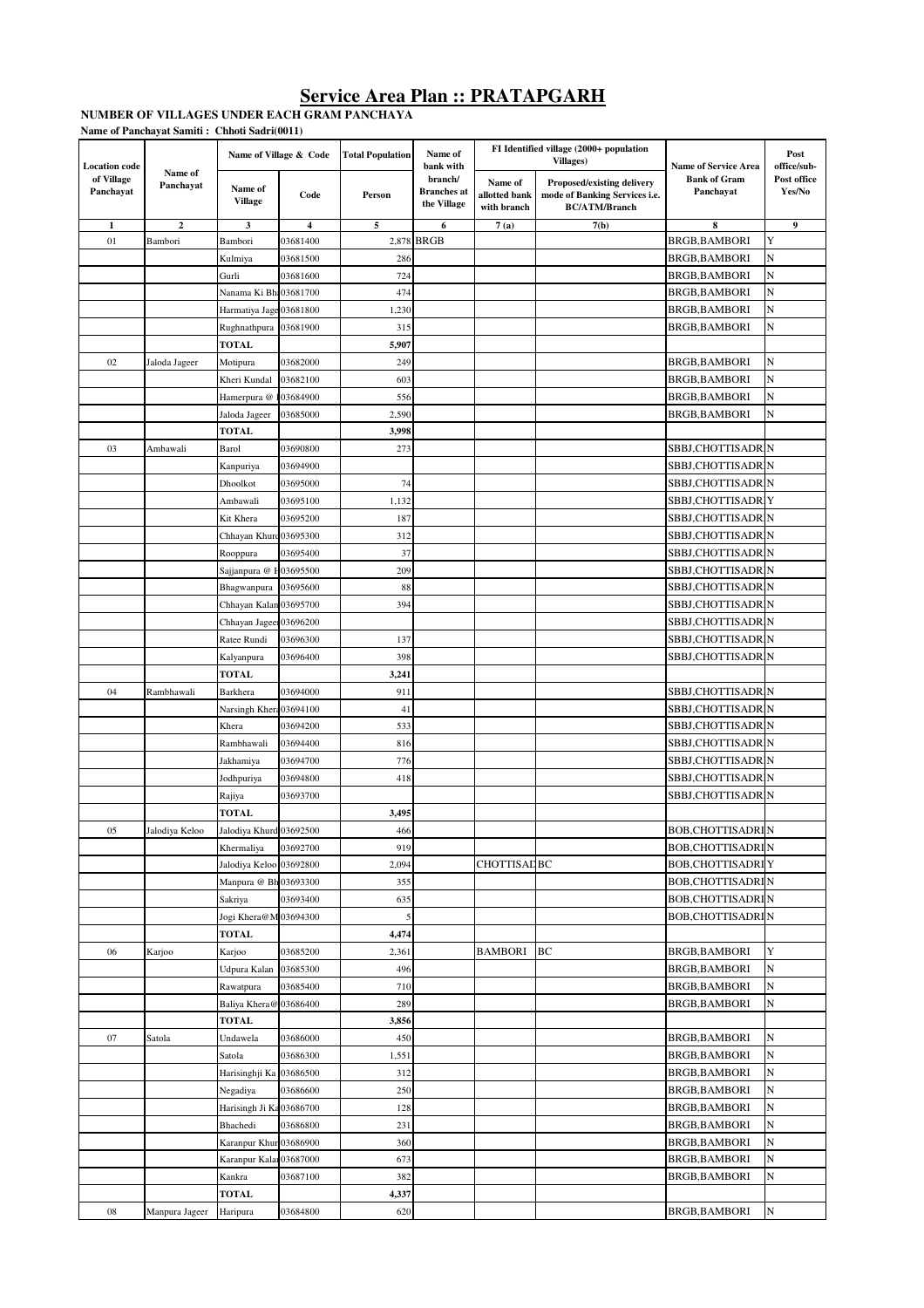|    |             | Bambora                  | 03685100 | 780   |             |                     | BRGB, BAMBORI            | N |
|----|-------------|--------------------------|----------|-------|-------------|---------------------|--------------------------|---|
|    |             | Mali Khera               | 03685500 | 416   |             |                     | <b>BRGB.BAMBORI</b>      | N |
|    |             | Fatehsingh Ji K 03685600 |          | 231   |             |                     | <b>BRGB, BAMBORI</b>     | N |
|    |             | Manpura Jagee 03685700   |          | 562   |             |                     | <b>BRGB, BAMBORI</b>     | N |
|    |             | Eklingpura @ F03685800   |          | 288   |             |                     | <b>BRGB, BAMBORI</b>     | N |
|    |             | Teekhi Magri             | 03686100 | 9     |             |                     | <b>BRGB, BAMBORI</b>     | N |
|    |             | Naya Khera               | 03686200 | 370   |             |                     | BRGB,BAMBORI             | N |
|    |             | Deoli                    | 03687500 | 567   |             |                     | BRGB,BAMBORI             | N |
|    |             | Rooppura                 | 03688000 | 237   |             |                     | BRGB, BAMBORI            | N |
|    |             | Kishanpuriya             | 03695800 |       |             |                     | <b>BRGB, BAMBORI</b>     | N |
|    |             | <b>TOTAL</b>             |          | 4,080 |             |                     |                          |   |
| 09 | Gomana      | Gomana                   | 03691400 |       | 3,040 BRGB  |                     | BRGB, GOMANA             | Y |
|    |             | Malawada                 | 03691600 | 1,086 |             |                     | BRGB, GOMANA             | N |
|    |             | Mahuriya                 | 03693100 | 1,122 |             |                     | BRGB,GOMANA              | N |
|    |             | TOTAL                    |          | 5,248 |             |                     |                          |   |
| 10 | Narani      | Bambora                  | 03691700 | 285   |             |                     | <b>BOB, CHOTTISADRIN</b> |   |
|    |             | Jamlaoda                 | 03692300 | 1,074 |             |                     | <b>BOB, CHOTTISADRIN</b> |   |
|    |             |                          |          |       |             | <b>CHOTTISAD BC</b> | <b>BOB, CHOTTISADRIY</b> |   |
|    |             | Narani                   | 03692400 | 2,189 |             |                     |                          |   |
|    |             | Sandi Khera              | 03692900 | 280   |             |                     | <b>BOB, CHOTTISADRIN</b> |   |
|    |             | Baseri Kundal            | 03693000 | 471   |             |                     | <b>BOB, CHOTTISADRIN</b> |   |
|    |             | Bagdari                  | 03693200 | 548   |             |                     | BOB,CHOTTISADRIN         |   |
|    |             | <b>TOTAL</b>             |          | 4,847 |             |                     |                          |   |
| 11 | Karunda     | Karunda                  | 03682800 |       | 3,239 BRGB  |                     | <b>BRGB,KARUNDA</b>      | Y |
|    |             | Chah Kheri               | 03682900 | 272   |             |                     | <b>BRGB, KARUNDA</b>     | N |
|    |             | Chaprol                  | 03683000 | 239   |             |                     | BRGB,KARUNDA             | N |
|    |             | Semarda                  | 03683800 | 1,495 |             |                     | <b>BRGB, KARUNDA</b>     | N |
|    |             | <b>TOTAL</b>             |          | 5,245 |             |                     |                          |   |
| 12 | Semarthali  | Barwara Gooja 03683900   |          | 728   |             |                     | BRGB, KARUNDA            | N |
|    |             | Semarthali               | 03684000 | 1,940 |             |                     | BRGB,KARUNDA             | Y |
|    |             | Chakar Khera@03684100    |          | 183   |             |                     | <b>BRGB,KARUNDA</b>      | N |
|    |             | Achalpura                | 03688300 | 1,112 |             |                     | <b>BRGB, KARUNDA</b>     | N |
|    |             | <b>TOTAL</b>             |          | 3,963 |             |                     |                          |   |
| 13 | Kesunda     | Khera Kesunda 03683200   |          | 690   |             |                     | <b>BRGB,KESUNDA</b>      | N |
|    |             | Kesunda                  | 03683300 | 2,705 | <b>BRGB</b> |                     | <b>BRGB,KESUNDA</b>      | Y |
|    |             | Choukri                  | 03691800 | 277   |             |                     | <b>BRGB,KESUNDA</b>      | N |
|    |             | Dhamaniya Ro: 03691900   |          | 676   |             |                     | BRGB,KESUNDA             | N |
|    |             | TOTAL                    |          | 4,348 |             |                     |                          |   |
| 14 | Soobi       | Achari                   | 03692000 | 1,575 |             |                     | BRGB, GOMANA             | N |
|    |             | Deokhera                 | 03692100 | 262   |             |                     | BRGB,GOMANA              | N |
|    |             | Soobi                    | 03692200 | 1,719 |             |                     | BRGB, GOMANA             | Y |
|    |             | Sej Kheri                | 03692600 |       |             |                     | <b>BRGB,GOMANA</b>       | N |
|    |             | <b>TOTAL</b>             |          | 3,556 |             |                     |                          |   |
| 15 | Swaroopganj | Sajjanganj @ D03689200   |          |       |             |                     | BRGB, GOMANA             | N |
|    |             | Bhalan Ka Khe 03690900   |          | 240   |             |                     | BRGB, GOMANA             | N |
|    |             | Shambhooganj 03691000    |          |       |             |                     | BRGB, GOMANA             | N |
|    |             | Swaroopganj              | 03691100 | 892   |             |                     | BRGB, GOMANA             | N |
|    |             | Chak Mohamm 03691200     |          |       |             |                     | BRGB, GOMANA             | N |
|    |             | Barkati                  | 03693500 | 651   |             |                     | BRGB, GOMANA             | N |
|    |             | Chauhan Khera 03693600   |          | 861   |             |                     | BRGB, GOMANA             | N |
|    |             | Dhamaniya Jag 03693800   |          | 548   |             |                     | BRGB,GOMANA              | N |
|    |             | Gadariyawas              | 03693900 | 1,495 |             |                     | BRGB,GOMANA              | Y |
|    |             | Narwal Khera             | 03694500 |       |             |                     | BRGB, GOMANA             | N |
|    |             | Bhairvi                  | 03694600 | 55    |             |                     | BRGB, GOMANA             | N |
|    |             | <b>TOTAL</b>             |          |       |             |                     |                          |   |
|    |             |                          |          | 4,742 |             |                     |                          | N |
| 16 | Gagrol      | <b>Bhat Khera</b>        | 03683100 | 728   |             |                     | <b>BRGB,KERUNDA</b>      | N |
|    |             | Charliya                 | 03683400 | 395   |             |                     | <b>BRGB, KERUNDA</b>     |   |
|    |             | Jal Bhindi               | 03683500 | 205   |             |                     | BRGB,KERUNDA             | N |
|    |             | Gagrol                   | 03683600 | 1,531 |             |                     | <b>BRGB,KERUNDA</b>      | N |
|    |             | Gothra                   | 03683700 | 901   |             |                     | <b>BRGB,KERUNDA</b>      | N |
|    |             | Bare Khan                | 03691500 | 890   |             |                     | <b>BRGB,KERUNDA</b>      | N |
|    |             | <b>TOTAL</b>             |          | 4,650 |             |                     |                          |   |
| 17 | Basera      | Basera                   | 03682500 | 1,651 |             |                     | <b>BRGB,KARUNDA</b>      | Y |
|    |             | Kheri Aryanaga03682600   |          | 1,041 |             |                     | <b>BRGB, KARUNDA</b>     | N |
|    |             | Harmatiya Kun 03682700   |          | 1,010 |             |                     | <b>BRGB,KARUNDA</b>      | N |
|    |             | TOTAL                    |          | 3,702 |             |                     |                          |   |